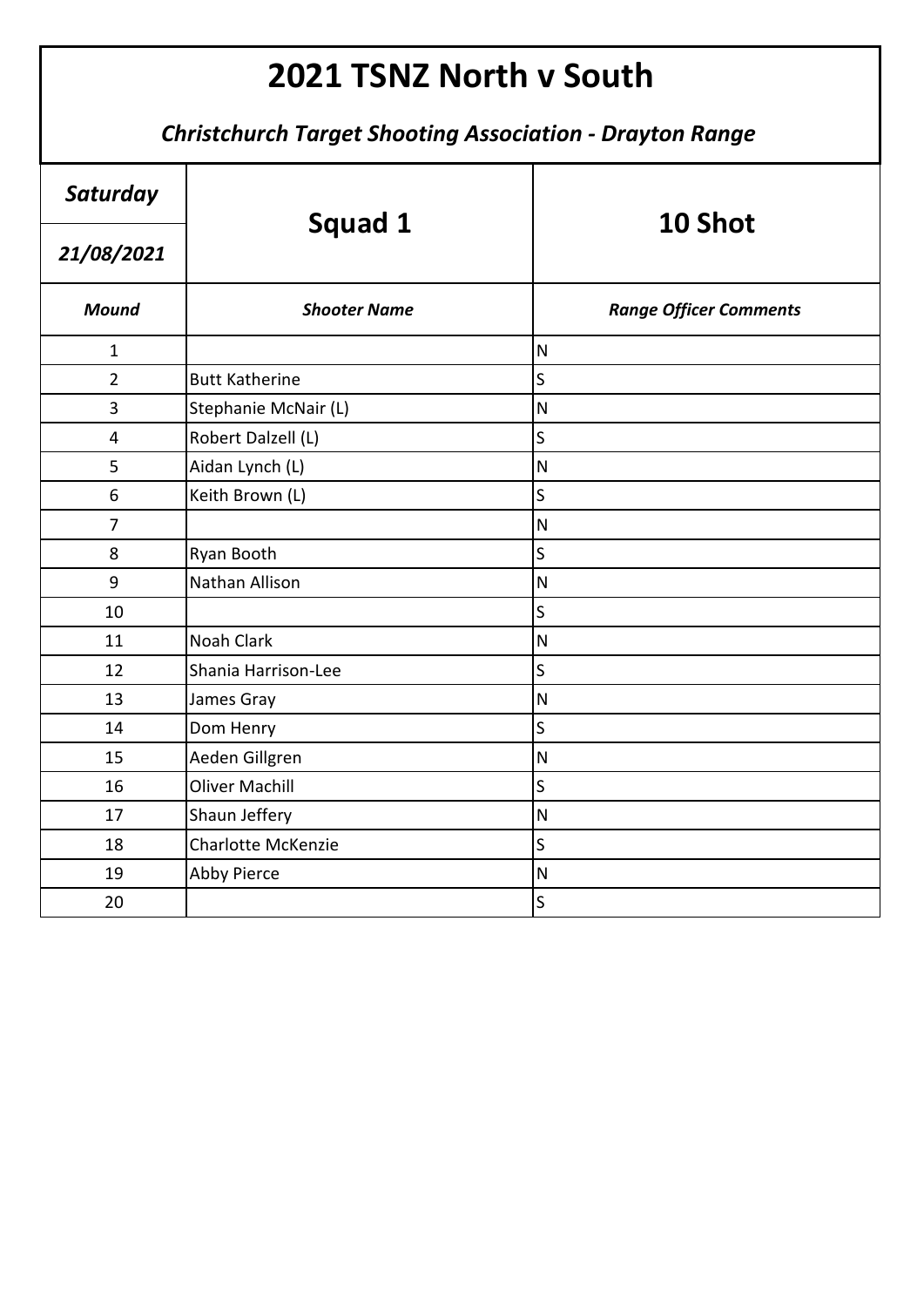| Saturday                | <b>Squad 2</b>          | 10 Shot                       |
|-------------------------|-------------------------|-------------------------------|
| 21/08/2021              |                         |                               |
| <b>Mound</b>            | <b>Shooter Name</b>     | <b>Range Officer Comments</b> |
| $\mathbf{1}$            |                         | $\overline{\mathsf{N}}$       |
| $\overline{2}$          | Eddie Millichamp        | S                             |
| 3                       | <b>Briar Summerhays</b> | $\overline{\mathsf{N}}$       |
| $\overline{\mathbf{4}}$ | <b>Martin Quigley</b>   | $\overline{\mathsf{S}}$       |
| 5                       | Mia Welsh-Duffin        | $\overline{\mathsf{N}}$       |
| 6                       | Madi Tourle             | $\overline{\mathsf{S}}$       |
| $\overline{7}$          | <b>Xavier Hintz</b>     | $\overline{\mathsf{N}}$       |
| 8                       | Sam Whitcombe           | S                             |
| 9                       | <b>Caley McNair</b>     | $\overline{\mathsf{N}}$       |
| 10                      | Cam Colson              | $\overline{\mathsf{S}}$       |
| 11                      |                         | $\overline{\mathsf{N}}$       |
| 12                      | Piper Benbow            | $\overline{\mathsf{S}}$       |
| 13                      | Dave Edmonds            | $\overline{\mathsf{N}}$       |
| 14                      | David Baigent           | $\mathsf{S}$                  |
| 15                      | <b>Bruce Cameron</b>    | $\overline{\mathsf{N}}$       |
| 16                      | <b>Barry Fickling</b>   | S                             |
| 17                      | Paul Crimp              | $\overline{\mathsf{N}}$       |
| 18                      | <b>Martin Fleming</b>   | $\mathsf{S}$                  |
| 19                      |                         | $\overline{\mathsf{N}}$       |
| 20                      |                         | $\overline{\mathsf{S}}$       |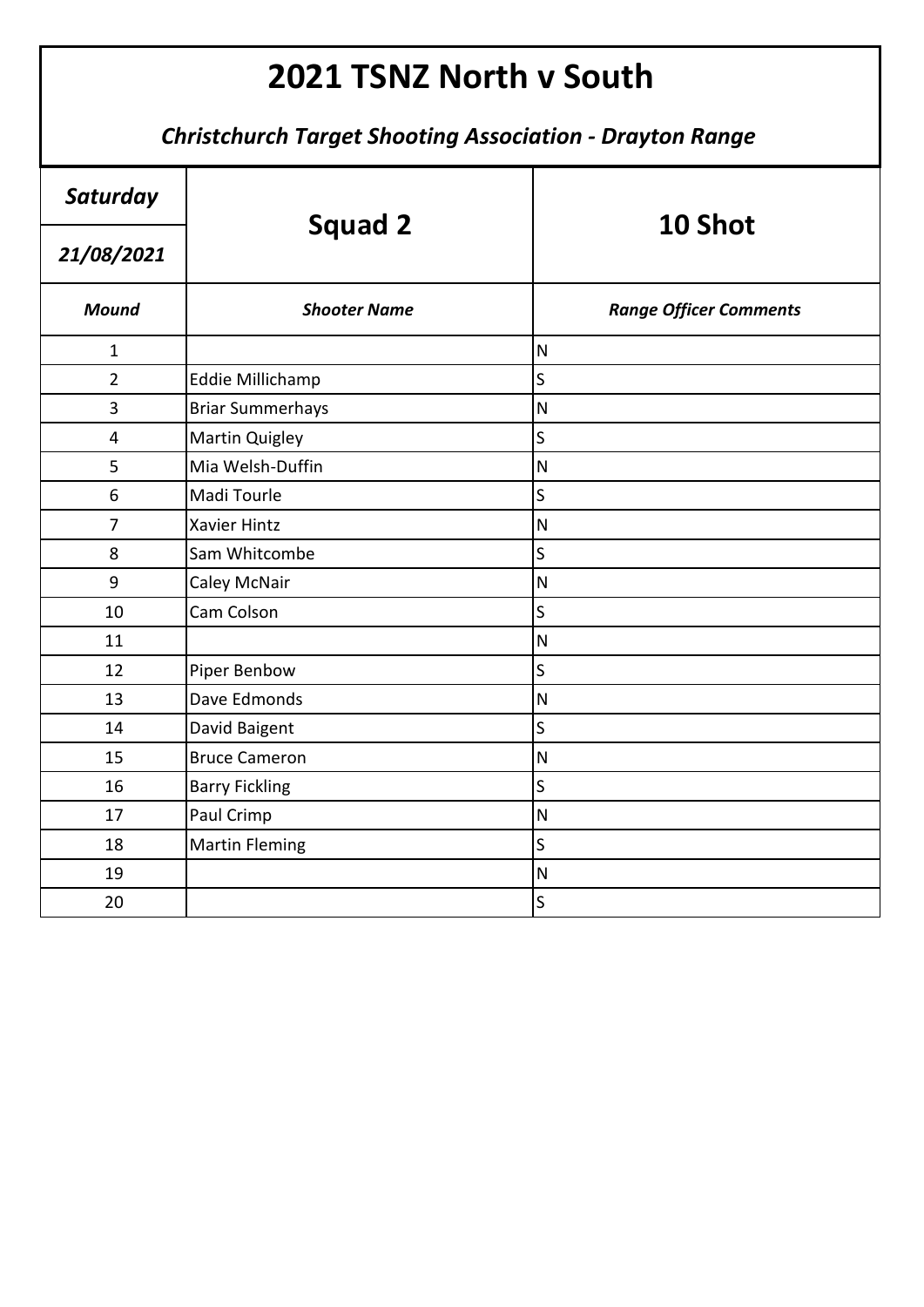| Saturday       | <b>Squad 3</b>       | 10 Shot                       |
|----------------|----------------------|-------------------------------|
| 21/08/2021     |                      |                               |
| <b>Mound</b>   | <b>Shooter Name</b>  | <b>Range Officer Comments</b> |
| $\mathbf{1}$   |                      | $\mathsf{N}$                  |
| $\overline{2}$ | Paul Holland         | $\mathsf S$                   |
| 3              | Gary Cuff            | $\overline{\mathsf{N}}$       |
| 4              | Val Wadsworth        | S                             |
| 5              | <b>Neil Harris</b>   | $\overline{\mathsf{N}}$       |
| 6              | Carl Nordqvist       | $\sf S$                       |
| $\overline{7}$ | Roy Herbison         | $\overline{\mathsf{N}}$       |
| 8              | Russell Henshaw      | S                             |
| 9              | <b>Trevor Jupp</b>   | $\overline{\mathsf{N}}$       |
| 10             |                      | S                             |
| 11             | <b>Neil Kinsey</b>   | $\overline{\mathsf{N}}$       |
| 12             | lan Inwood           | $\mathsf S$                   |
| 13             | <b>Grant Taylor</b>  | $\overline{\mathsf{N}}$       |
| 14             | <b>Bryan Hunter</b>  | $\overline{\mathsf{S}}$       |
| 15             | Alan Dickson         | $\overline{\mathsf{N}}$       |
| 16             | Colin Taylor         | S                             |
| 17             | Max Kinsey           | $\overline{\mathsf{N}}$       |
| 18             |                      | S                             |
| 19             | <b>Richard Vlaar</b> | $\mathsf{N}$                  |
| 20             |                      | $\mathsf S$                   |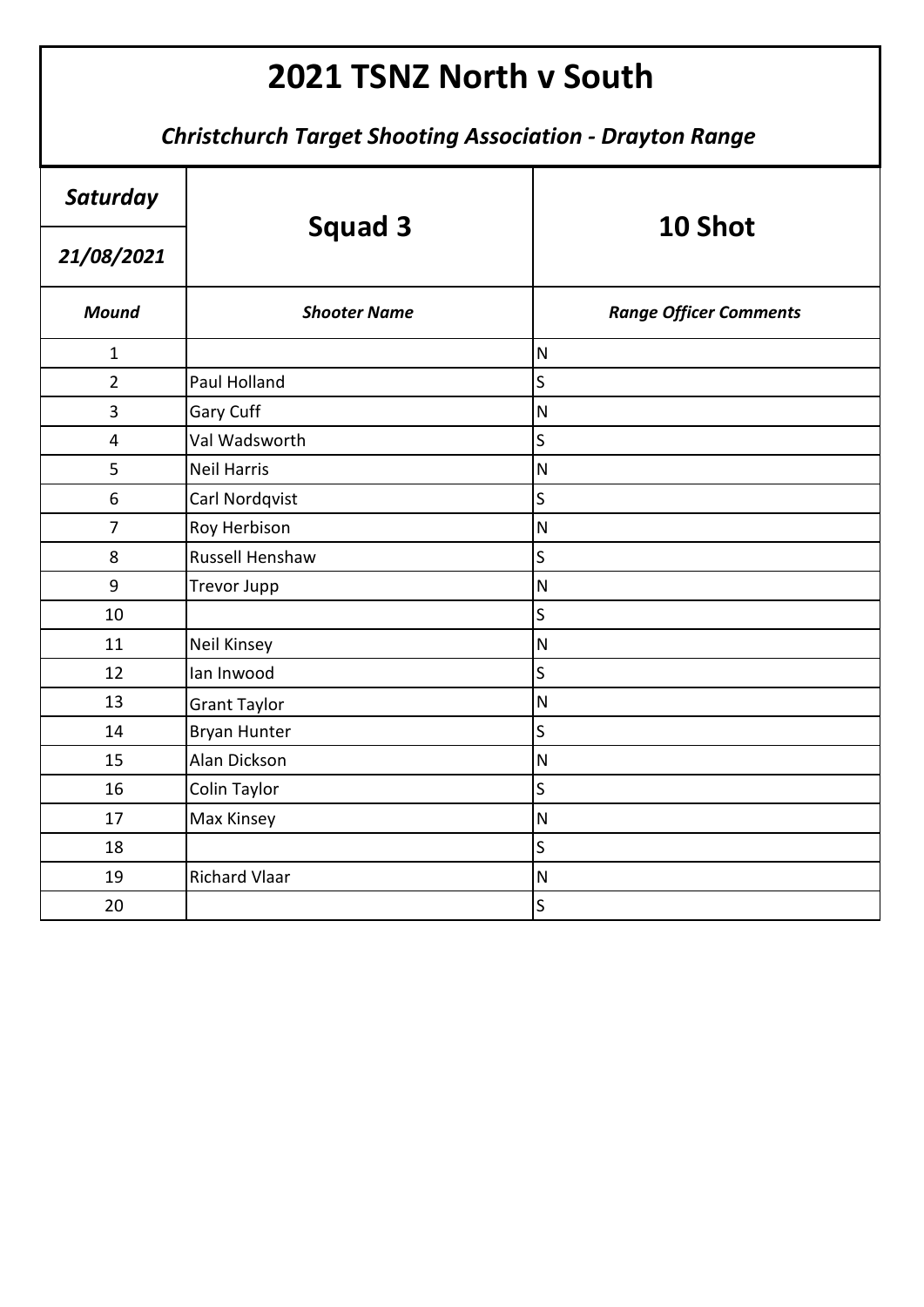| Saturday                | <b>Squad 4</b>            | 20 Shot                       |
|-------------------------|---------------------------|-------------------------------|
| 21/08/2021              |                           |                               |
| <b>Mound</b>            | <b>Shooter Name</b>       | <b>Range Officer Comments</b> |
| $\mathbf{1}$            | Aeden Gillgren            | $\overline{\mathsf{N}}$       |
| $\overline{2}$          | <b>Oliver Machill</b>     | S                             |
| 3                       | Shaun Jeffery             | $\overline{\mathsf{N}}$       |
| $\overline{\mathbf{4}}$ | <b>Charlotte McKenzie</b> | $\mathsf{S}$                  |
| 5                       | <b>Abby Pierce</b>        | $\overline{\mathsf{N}}$       |
| 6                       |                           | S                             |
| $\overline{7}$          |                           | $\overline{\mathsf{N}}$       |
| 8                       | <b>Butt Katherine</b>     | S                             |
| 9                       | Stephanie McNair (L)      | $\mathsf{N}$                  |
| 10                      | Robert Dalzell (L)        | S                             |
| 11                      | Aidan Lynch (L)           | $\overline{\mathsf{N}}$       |
| 12                      | Keith Brown (L)           | S                             |
| 13                      |                           | $\overline{\mathsf{N}}$       |
| 14                      | Ryan Booth                | $\overline{\mathsf{S}}$       |
| 15                      | Nathan Allison            | $\overline{\mathsf{N}}$       |
| 16                      |                           | S                             |
| 17                      | Noah Clark                | $\mathsf{N}$                  |
| 18                      | Shania Harrison-Lee       | S                             |
| 19                      | James Gray                | $\overline{\mathsf{N}}$       |
| 20                      | Dom Henry                 | S                             |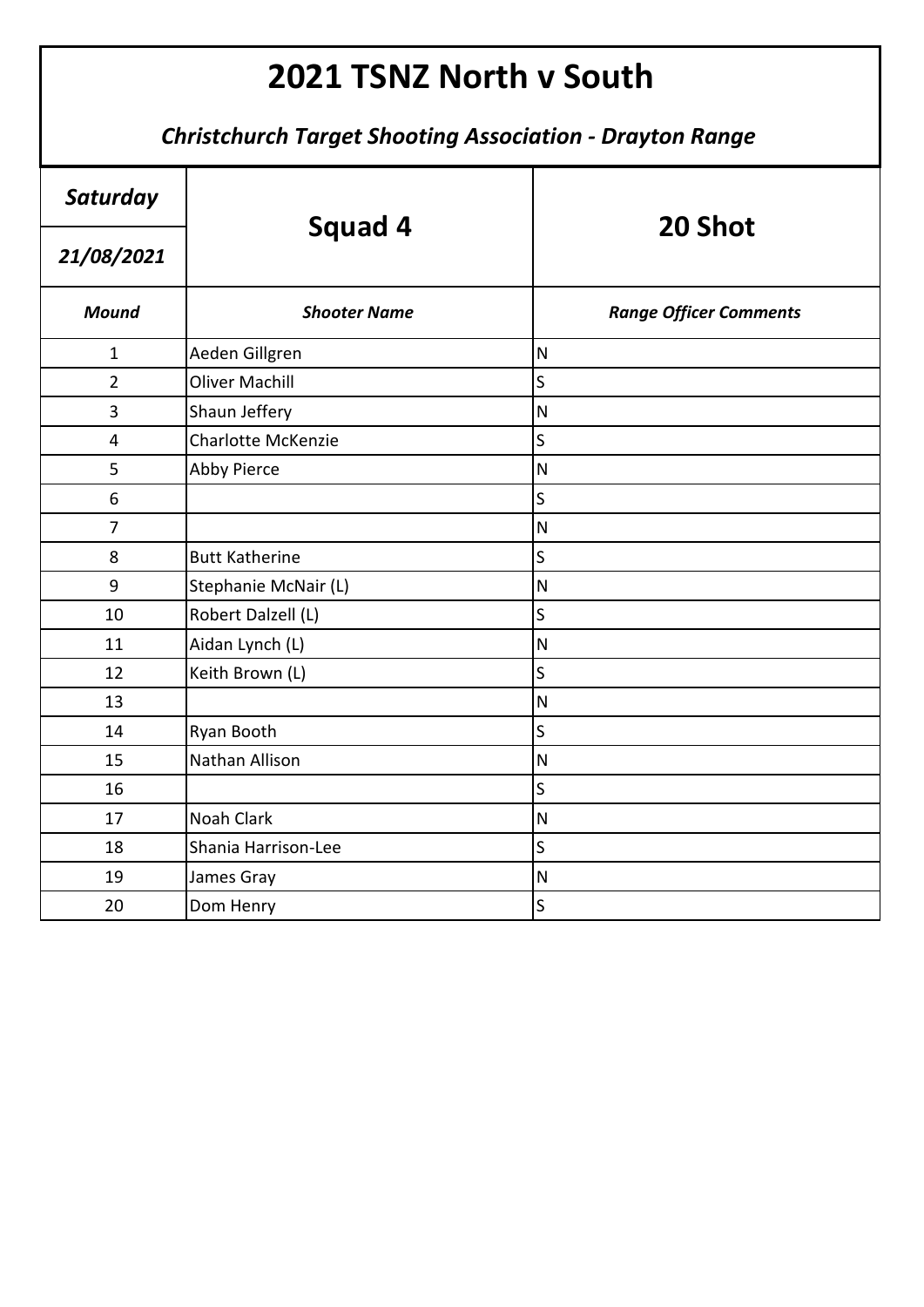| Saturday       | <b>Squad 5</b>          | 20 Shot                       |
|----------------|-------------------------|-------------------------------|
| 21/08/2021     |                         |                               |
| <b>Mound</b>   | <b>Shooter Name</b>     | <b>Range Officer Comments</b> |
| $\mathbf{1}$   | <b>Bruce Cameron</b>    | N                             |
| $\overline{2}$ | <b>Barry Fickling</b>   | $\sf S$                       |
| 3              | Paul Crimp              | $\overline{\mathsf{N}}$       |
| 4              | <b>Martin Fleming</b>   | S                             |
| 5              |                         | $\mathsf{N}$                  |
| 6              |                         | S                             |
| $\overline{7}$ |                         | $\overline{\mathsf{N}}$       |
| 8              | Eddie Millichamp        | S                             |
| 9              | <b>Briar Summerhays</b> | $\overline{\mathsf{N}}$       |
| 10             | Martin Quigley          | S                             |
| 11             | Mia Welsh-Duffin        | $\overline{\mathsf{N}}$       |
| 12             | Madi Tourle             | S                             |
| 13             | <b>Xavier Hintz</b>     | $\overline{\mathsf{N}}$       |
| 14             | Sam Whitcombe           | S                             |
| 15             | Caley McNair            | $\overline{\mathsf{N}}$       |
| 16             | Cam Colson              | S                             |
| 17             |                         | $\overline{\mathsf{N}}$       |
| 18             | Piper Benbow            | S                             |
| 19             | Dave Edmonds            | $\overline{\mathsf{N}}$       |
| 20             | David Baigent           | $\sf S$                       |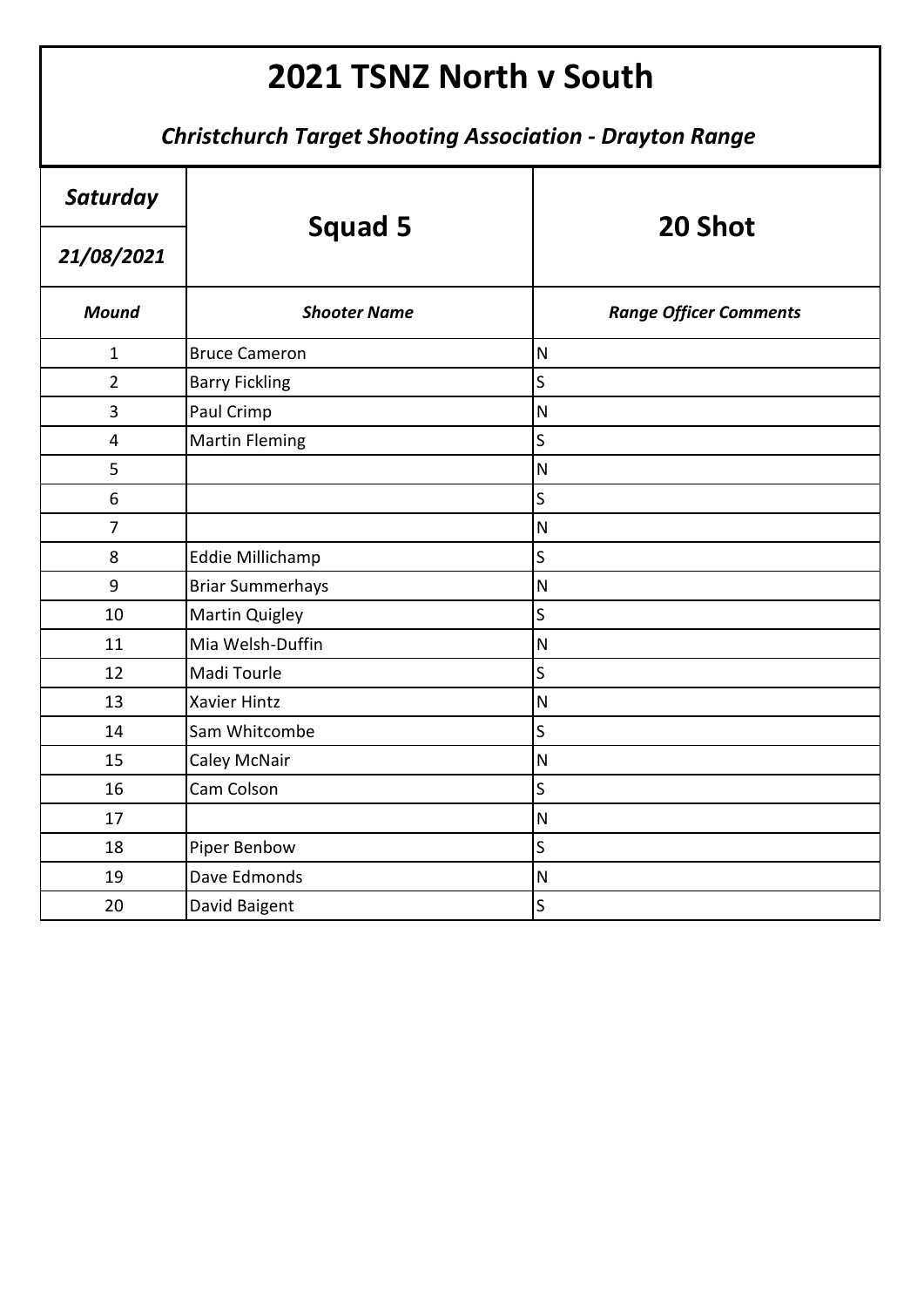| Saturday       | <b>Squad 6</b>       | 20 Shot                       |
|----------------|----------------------|-------------------------------|
| 21/08/2021     |                      |                               |
| <b>Mound</b>   | <b>Shooter Name</b>  | <b>Range Officer Comments</b> |
| $\mathbf{1}$   | Alan Dickson         | $\mathsf{N}$                  |
| $\overline{2}$ | Colin Taylor         | $\overline{\mathsf{S}}$       |
| 3              | Max Kinsey           | $\overline{\mathsf{N}}$       |
| 4              |                      | S                             |
| 5              | <b>Richard Vlaar</b> | ${\sf N}$                     |
| 6              |                      | $\mathsf{S}$                  |
| $\overline{7}$ |                      | $\overline{\mathsf{N}}$       |
| 8              | Paul Holland         | S                             |
| 9              | Gary Cuff            | $\mathsf{N}$                  |
| 10             | Val Wadsworth        | $\overline{\mathsf{S}}$       |
| 11             | <b>Neil Harris</b>   | $\mathsf{N}$                  |
| 12             | Carl Nordqvist       | $\overline{\mathsf{S}}$       |
| 13             | Roy Herbison         | $\mathsf{N}$                  |
| 14             | Russell Henshaw      | $\overline{\mathsf{S}}$       |
| 15             | <b>Trevor Jupp</b>   | $\overline{\mathsf{N}}$       |
| 16             |                      | $\mathsf{S}$                  |
| 17             | Neil Kinsey          | $\mathsf{N}$                  |
| 18             | lan Inwood           | $\overline{\mathsf{S}}$       |
| 19             | <b>Grant Taylor</b>  | $\mathsf{N}$                  |
| 20             | <b>Bryan Hunter</b>  | $\mathsf S$                   |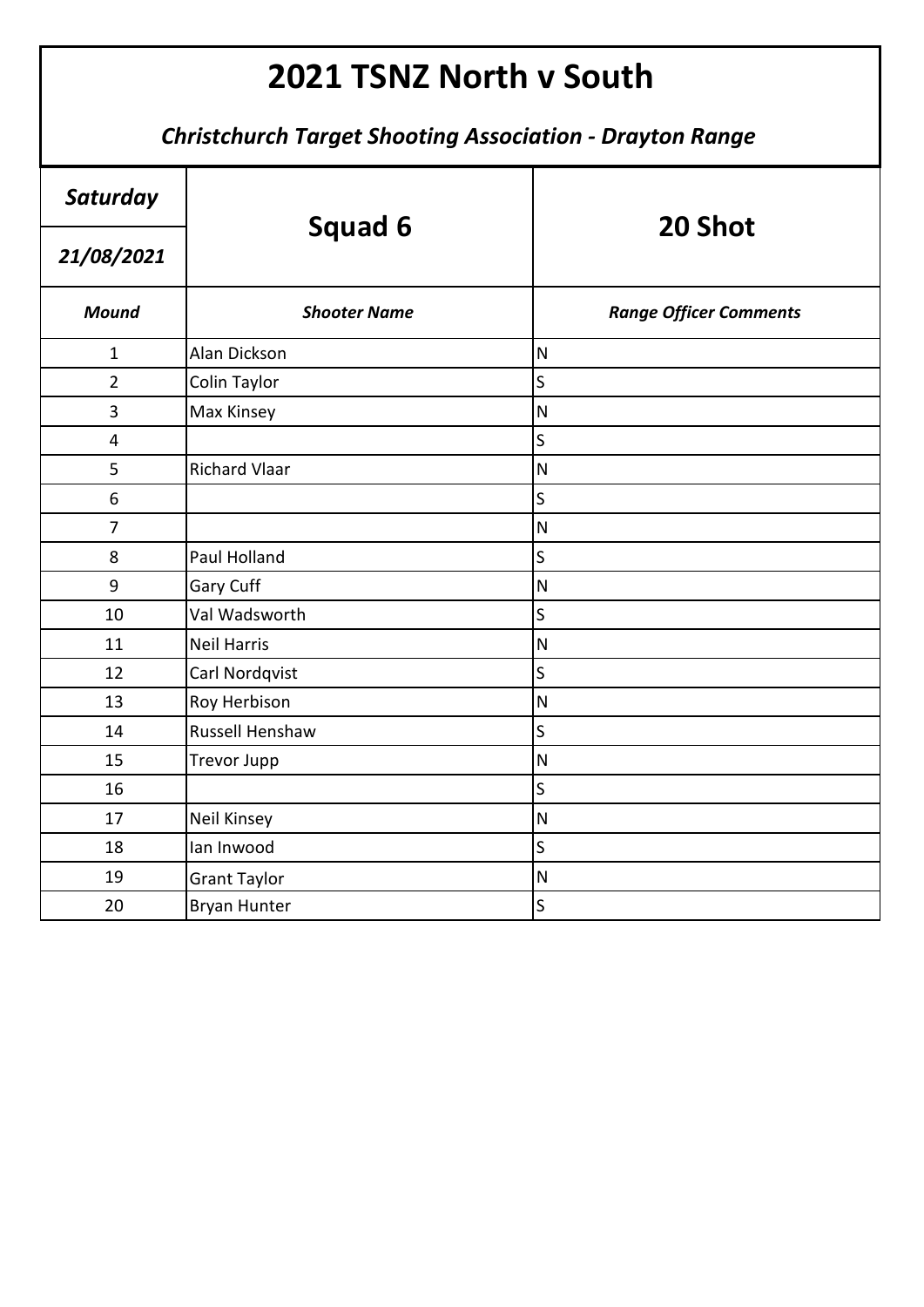| Saturday                | Squad 7                   | 10 Shot                       |
|-------------------------|---------------------------|-------------------------------|
| 21/08/2021              |                           |                               |
| <b>Mound</b>            | <b>Shooter Name</b>       | <b>Range Officer Comments</b> |
| $\mathbf{1}$            | Nathan Allison            | $\overline{\mathsf{N}}$       |
| $\overline{2}$          |                           | S                             |
| 3                       | <b>Noah Clark</b>         | $\overline{\mathsf{N}}$       |
| $\overline{\mathbf{4}}$ | Shania Harrison-Lee       | S                             |
| 5                       | James Gray                | $\overline{\mathsf{N}}$       |
| 6                       | Dom Henry                 | $\overline{\mathsf{S}}$       |
| $\overline{7}$          | Aeden Gillgren            | $\overline{\mathsf{N}}$       |
| 8                       | <b>Oliver Machill</b>     | S                             |
| 9                       | Shaun Jeffery             | $\overline{\mathsf{N}}$       |
| 10                      | <b>Charlotte McKenzie</b> | $\overline{\mathsf{S}}$       |
| 11                      | <b>Abby Pierce</b>        | $\overline{\mathsf{N}}$       |
| 12                      |                           | $\overline{\mathsf{S}}$       |
| 13                      |                           | $\overline{\mathsf{N}}$       |
| 14                      | <b>Butt Katherine</b>     | $\mathsf{S}$                  |
| 15                      | Stephanie McNair (L)      | N                             |
| 16                      | Robert Dalzell (L)        | S                             |
| 17                      | Aidan Lynch (L)           | $\overline{\mathsf{N}}$       |
| 18                      | Keith Brown (L)           | S                             |
| 19                      |                           | $\mathsf{N}$                  |
| 20                      | Ryan Booth                | $\mathsf S$                   |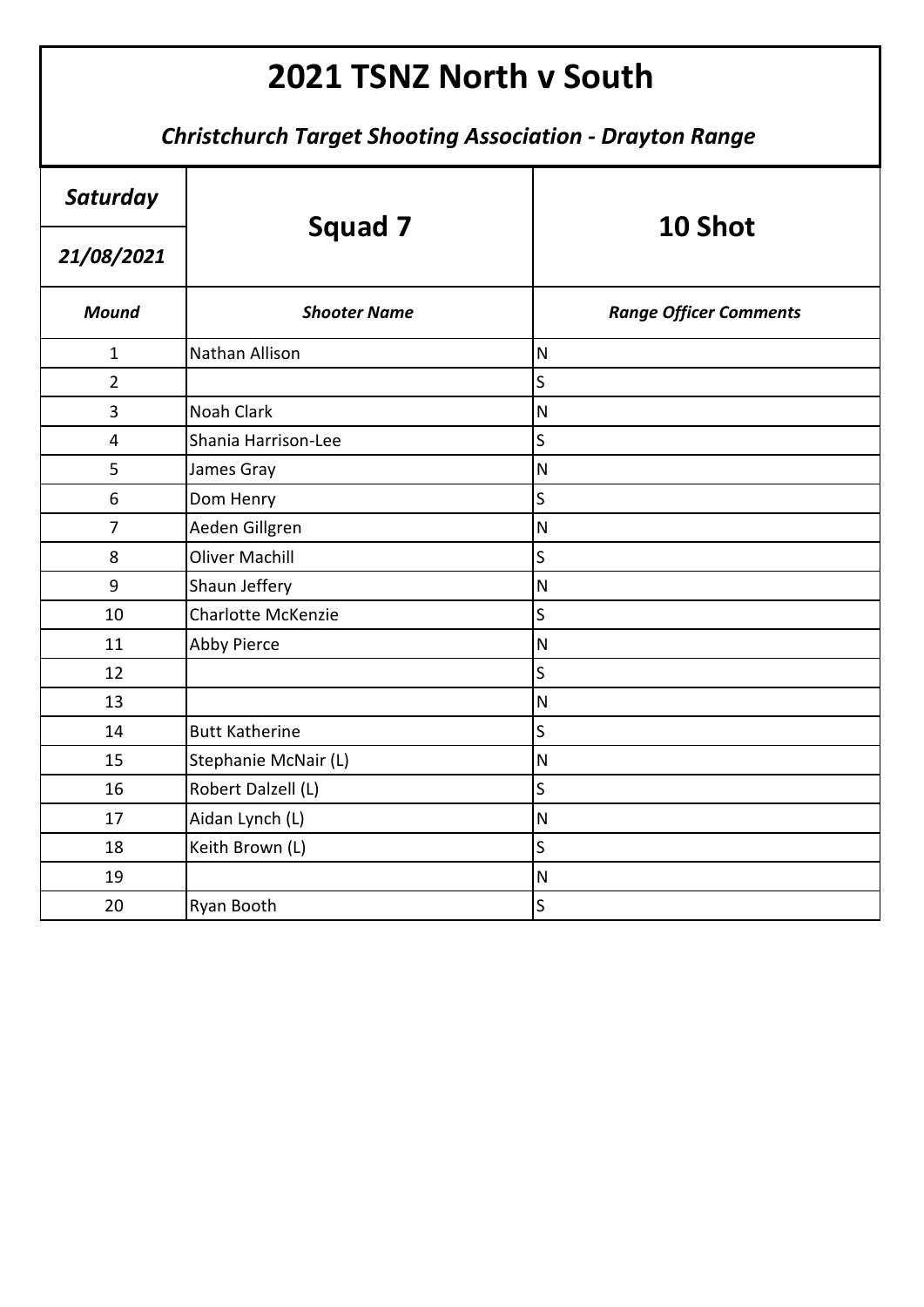| Saturday       | <b>Squad 8</b>          | 10 Shot                       |
|----------------|-------------------------|-------------------------------|
| 21/08/2021     |                         |                               |
| <b>Mound</b>   | <b>Shooter Name</b>     | <b>Range Officer Comments</b> |
| $\mathbf{1}$   | Caley McNair            | $\overline{\mathsf{N}}$       |
| $\overline{2}$ | Cam Colson              | S                             |
| 3              |                         | $\overline{\mathsf{N}}$       |
| $\overline{4}$ | Piper Benbow            | S                             |
| 5              | Dave Edmonds            | $\mathsf{N}$                  |
| 6              | David Baigent           | S                             |
| $\overline{7}$ | <b>Bruce Cameron</b>    | $\overline{\mathsf{N}}$       |
| 8              | <b>Barry Fickling</b>   | S                             |
| 9              | Paul Crimp              | $\overline{\mathsf{N}}$       |
| 10             | <b>Martin Fleming</b>   | S                             |
| 11             |                         | $\overline{\mathsf{N}}$       |
| 12             |                         | S                             |
| 13             |                         | $\mathsf{N}$                  |
| 14             | Eddie Millichamp        | S                             |
| 15             | <b>Briar Summerhays</b> | $\overline{\mathsf{N}}$       |
| 16             | <b>Martin Quigley</b>   | S                             |
| 17             | Mia Welsh-Duffin        | $\overline{\mathsf{N}}$       |
| 18             | Madi Tourle             | $\overline{\mathsf{S}}$       |
| 19             | <b>Xavier Hintz</b>     | $\overline{\mathsf{N}}$       |
| 20             | Sam Whitcombe           | S                             |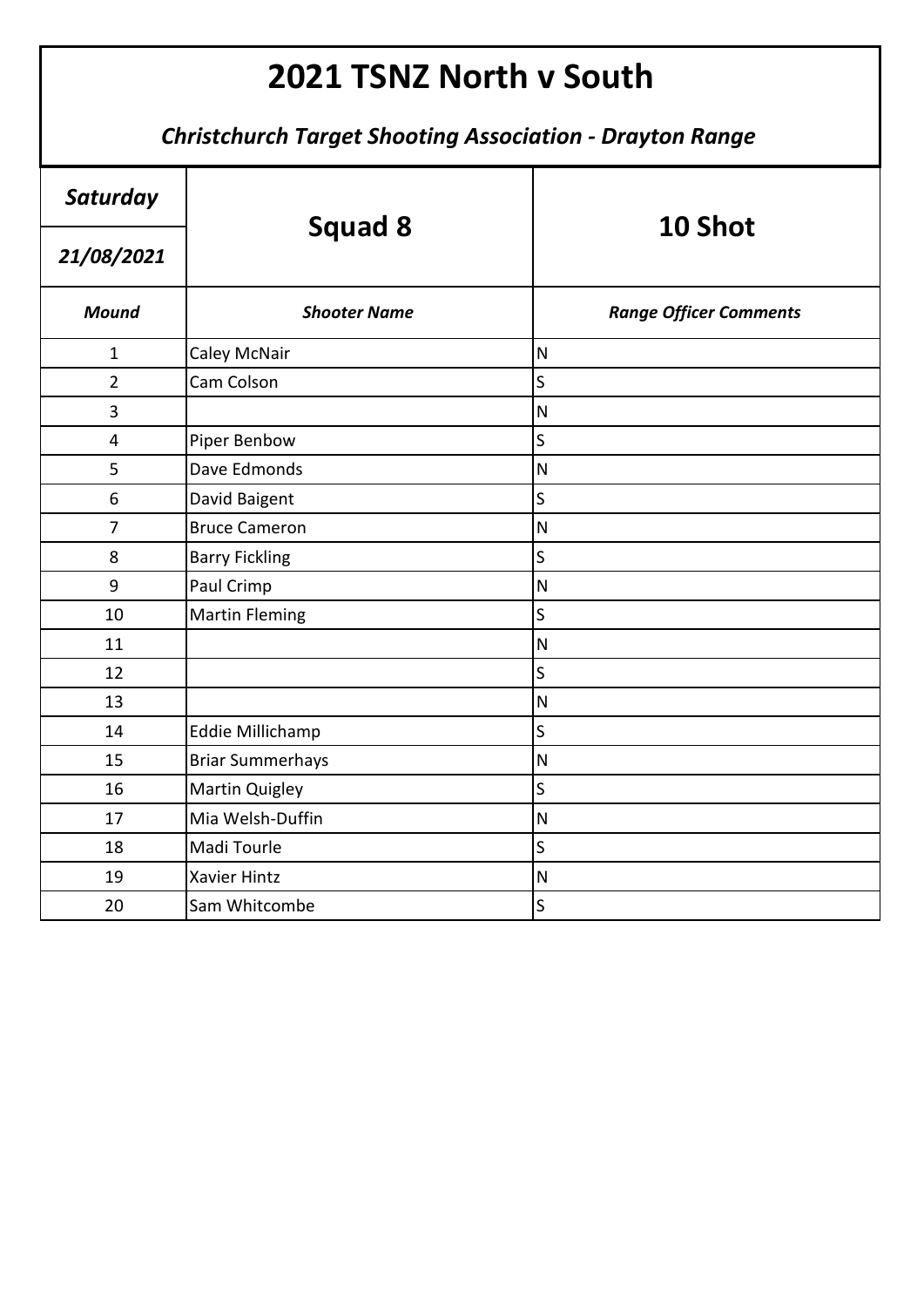| Saturday       | <b>Squad 9</b>       | 10 Shot                       |
|----------------|----------------------|-------------------------------|
| 21/08/2021     |                      |                               |
| <b>Mound</b>   | <b>Shooter Name</b>  | <b>Range Officer Comments</b> |
| $\mathbf{1}$   | <b>Trevor Jupp</b>   | $\overline{\mathsf{N}}$       |
| $\overline{2}$ |                      | $\overline{\mathsf{S}}$       |
| 3              | Neil Kinsey          | $\overline{\mathsf{N}}$       |
| $\overline{4}$ | lan Inwood           | S                             |
| 5              | <b>Grant Taylor</b>  | $\mathsf{N}$                  |
| 6              | <b>Bryan Hunter</b>  | $\mathsf S$                   |
| $\overline{7}$ | Alan Dickson         | $\overline{\mathsf{N}}$       |
| 8              | Colin Taylor         | $\overline{\mathsf{S}}$       |
| 9              | Max Kinsey           | $\mathsf{N}$                  |
| 10             |                      | $\overline{\mathsf{S}}$       |
| 11             | <b>Richard Vlaar</b> | $\mathsf{N}$                  |
| 12             |                      | $\overline{\mathsf{S}}$       |
| 13             |                      | $\mathsf{N}$                  |
| 14             | Paul Holland         | $\overline{\mathsf{S}}$       |
| 15             | Gary Cuff            | $\overline{\mathsf{N}}$       |
| 16             | Val Wadsworth        | $\mathsf{S}$                  |
| 17             | <b>Neil Harris</b>   | $\overline{\mathsf{N}}$       |
| 18             | Carl Nordqvist       | $\overline{\mathsf{S}}$       |
| 19             | Roy Herbison         | $\mathsf{N}$                  |
| 20             | Russell Henshaw      | $\mathsf S$                   |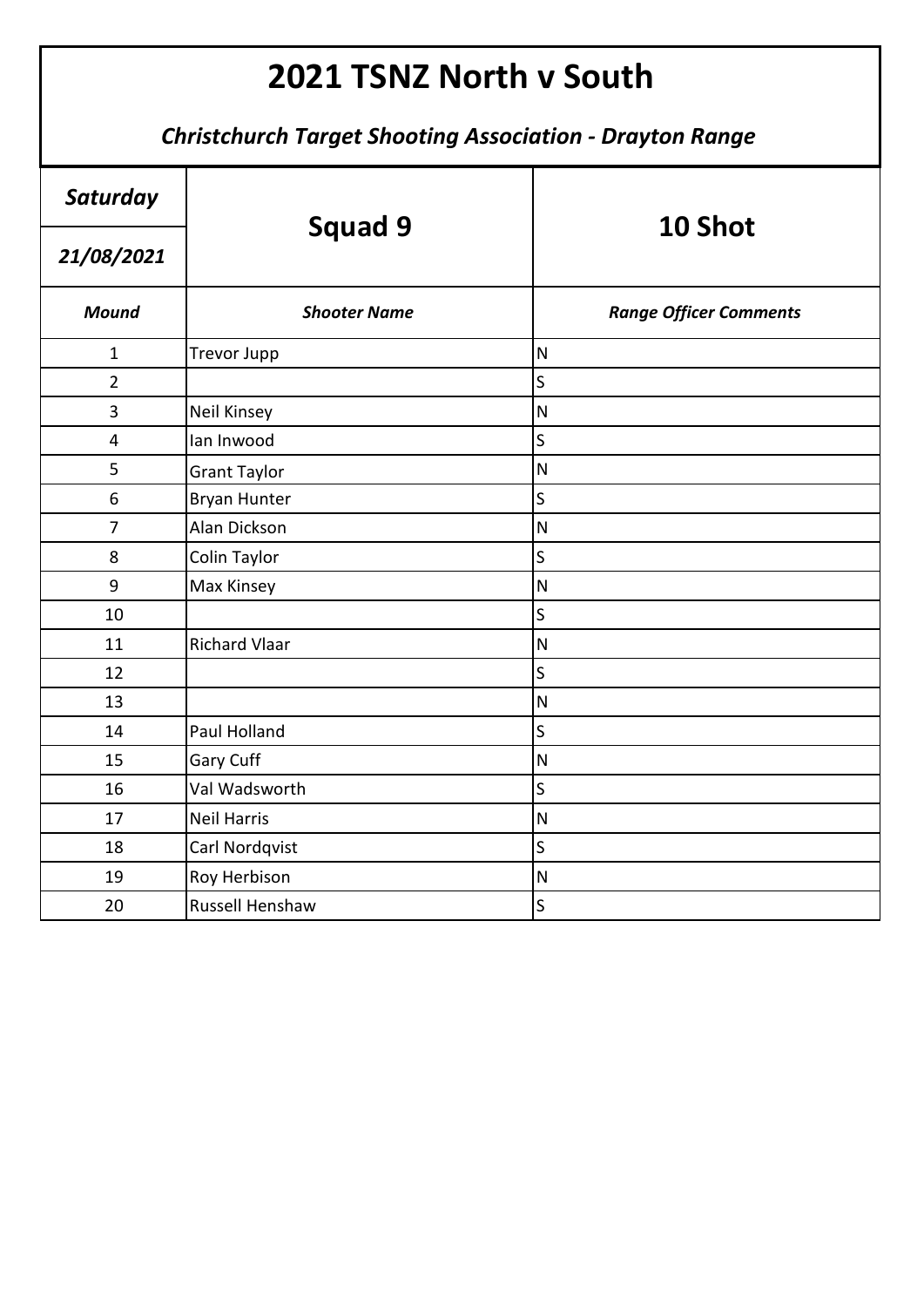| Saturday       |                       | 10 Shot                       |
|----------------|-----------------------|-------------------------------|
| 21/08/2021     | <b>Squad 10</b>       |                               |
| <b>Mound</b>   | <b>Shooter Name</b>   | <b>Range Officer Comments</b> |
| $\mathbf{1}$   |                       | S                             |
| $\overline{2}$ | Meredith Ackrill (L)  | ${\sf N}$                     |
| 3              | Katrina Quigley (L)   | $\overline{\mathsf{S}}$       |
| 4              | Allison Archer (L)    | $\overline{\mathsf{N}}$       |
| 5              | Michaela Smith (L)    | S                             |
| 6              | Stephanie McNair (L)  | ${\sf N}$                     |
| $\overline{7}$ |                       | $\overline{\mathsf{S}}$       |
| 8              | <b>Bex Baines</b>     | $\overline{\mathsf{N}}$       |
| 9              | Denva Wren            | S                             |
| 10             | Kelly Burdon          | $\overline{N}$                |
| 11             | <b>Hailey Beevor</b>  | $\overline{\mathsf{S}}$       |
| 12             | Jess Burgess-Smith    | $\mathsf{N}$                  |
| 13             | <b>Sandy Bennett</b>  | S                             |
| 14             | Jeanine Clark         | ${\sf N}$                     |
| 15             | Diane Black           | $\overline{\mathsf{S}}$       |
| 16             | Helen Freiman         | $\mathsf{N}$                  |
| 17             | Tania Boerlage        | $\mathsf{S}$                  |
| 18             | <b>Ann Harris</b>     | ${\sf N}$                     |
| 19             | <b>Katherine Butt</b> | $\overline{\mathsf{S}}$       |
| 20             |                       | $\mathsf{N}$                  |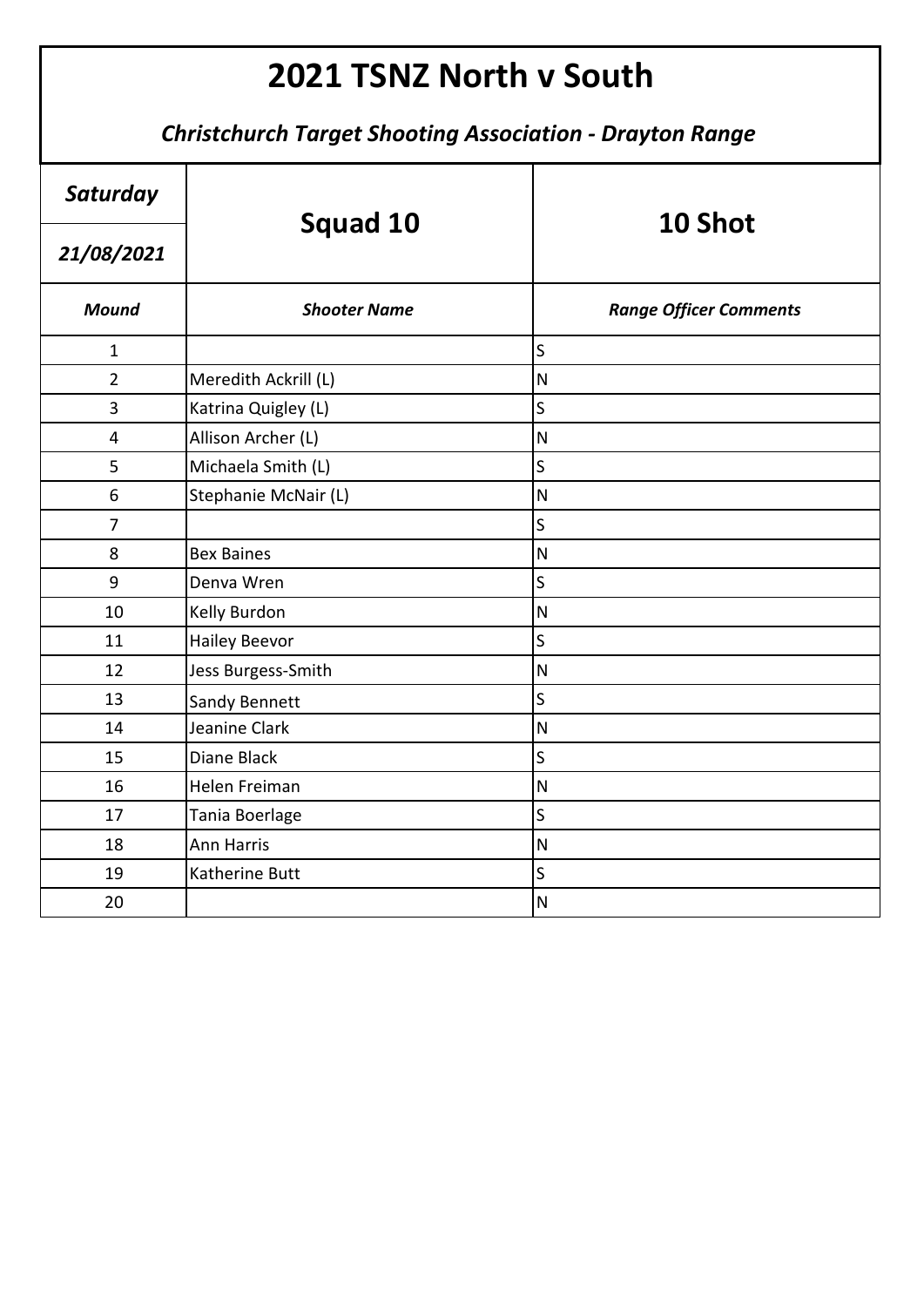| Saturday                | <b>Squad 11</b>           | 10 Shot                       |
|-------------------------|---------------------------|-------------------------------|
| 21/08/2021              |                           |                               |
| <b>Mound</b>            | <b>Shooter Name</b>       | <b>Range Officer Comments</b> |
| $\mathbf{1}$            |                           | $\mathsf S$                   |
| $\overline{2}$          | Janet Hunt                | $\overline{\mathsf{N}}$       |
| 3                       | Mary Goodwin              | S                             |
| $\overline{\mathbf{4}}$ | Jeanette Kinsey           | $\overline{\mathsf{N}}$       |
| 5                       | <b>Sheryl Guyton</b>      | $\sf S$                       |
| 6                       | <b>Ruth McNair</b>        | $\overline{\mathsf{N}}$       |
| $\overline{7}$          | Amelia Hughson            | S                             |
| 8                       | Abby Pierce               | $\overline{\mathsf{N}}$       |
| 9                       | Rachel McLaren            | S                             |
| 10                      | <b>Briar Summerhays</b>   | $\overline{\mathsf{N}}$       |
| 11                      | Nina McKenzie             | S                             |
| 12                      | <b>Brittany Turner</b>    | $\overline{\mathsf{N}}$       |
| 13                      | <b>Charlotte McKenzie</b> | S                             |
| 14                      | Mia Welsh-Duffin          | $\overline{N}$                |
| 15                      | Jolie Thompson            | S                             |
| 16                      | Sue Bowen                 | $\overline{\mathsf{N}}$       |
| 17                      | Sarah Clifford            | S                             |
| 18                      |                           | $\overline{\mathsf{N}}$       |
| 19                      | Emma Inch                 | S                             |
| 20                      |                           | $\overline{\mathsf{N}}$       |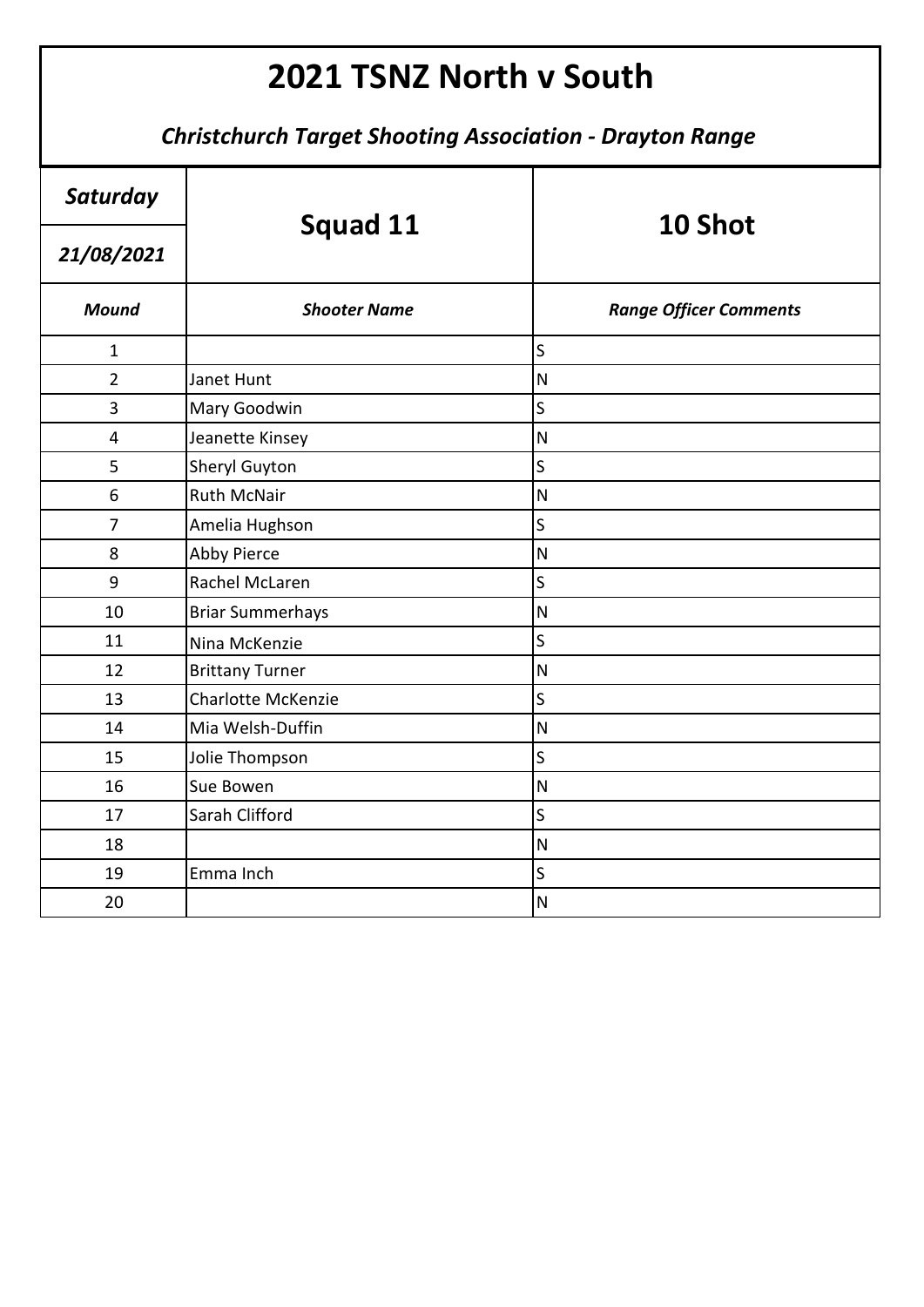| Saturday                | <b>Squad 12</b>       | 20 Shot                       |
|-------------------------|-----------------------|-------------------------------|
| 21/08/2021              |                       |                               |
| <b>Mound</b>            | <b>Shooter Name</b>   | <b>Range Officer Comments</b> |
| $\mathbf{1}$            |                       | $\mathsf{S}$                  |
| $\overline{2}$          |                       | $\overline{\mathsf{N}}$       |
| 3                       | Diane Black           | $\overline{\mathsf{S}}$       |
| $\overline{\mathbf{4}}$ | Helen Freiman         | $\overline{\mathsf{N}}$       |
| 5                       | Tania Boerlage        | S                             |
| 6                       | <b>Ann Harris</b>     | $\overline{\mathsf{N}}$       |
| $\overline{7}$          | <b>Katherine Butt</b> | S                             |
| 8                       | Meredith Ackrill (L)  | $\overline{\mathsf{N}}$       |
| 9                       | Katrina Quigley (L)   | S                             |
| 10                      | Allison Archer (L)    | $\overline{\mathsf{N}}$       |
| 11                      | Michaela Smith (L)    | S                             |
| 12                      | Stephanie McNair (L)  | $\overline{\mathsf{N}}$       |
| 13                      |                       | S                             |
| 14                      | <b>Bex Baines</b>     | $\overline{N}$                |
| 15                      | Denva Wren            | S                             |
| 16                      | Kelly Burdon          | ${\sf N}$                     |
| 17                      | <b>Hailey Beevor</b>  | S                             |
| 18                      | Jess Burgess-Smith    | $\overline{\mathsf{N}}$       |
| 19                      | <b>Sandy Bennett</b>  | S                             |
| 20                      | Jeanine Clark         | $\overline{\mathsf{N}}$       |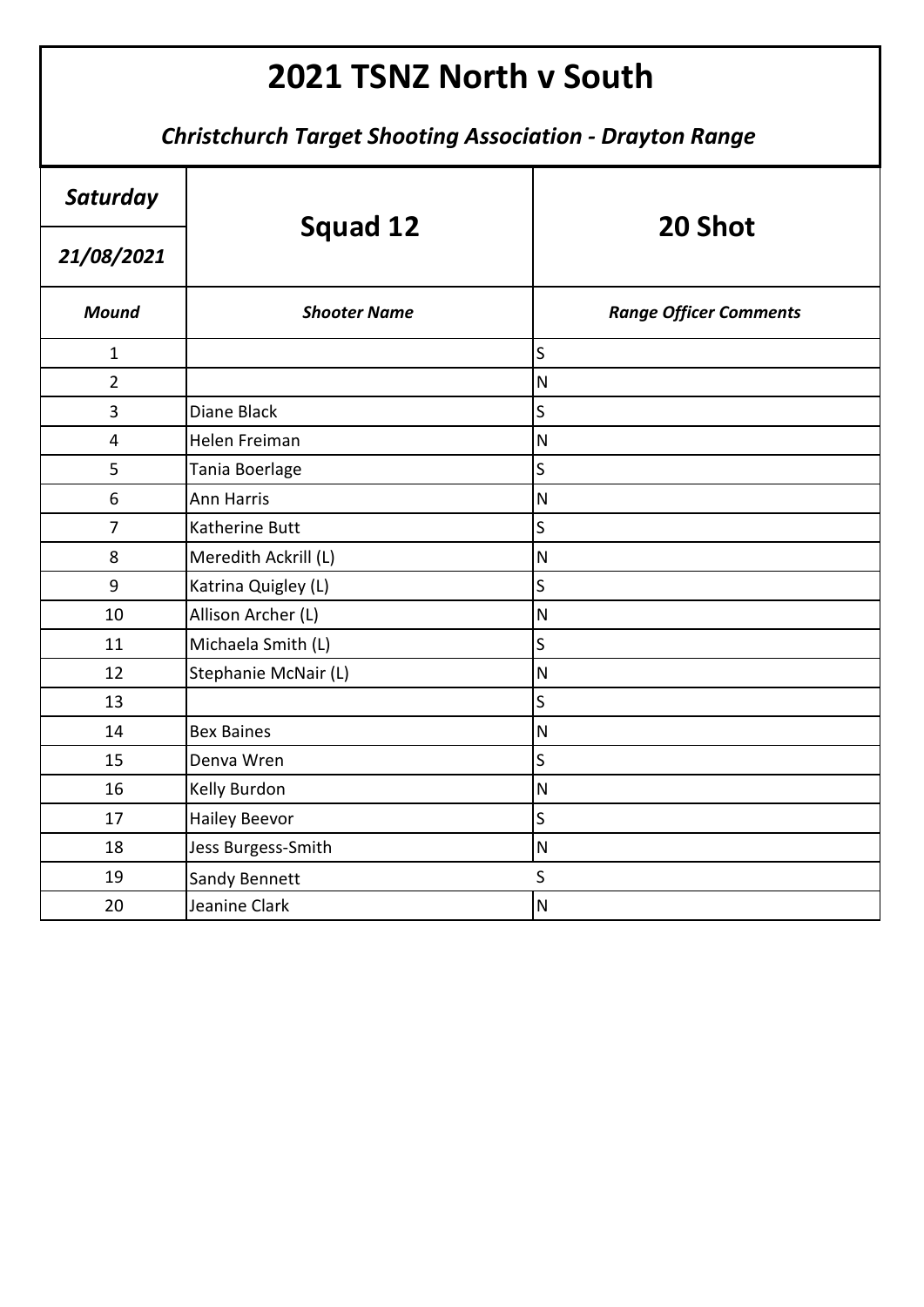| Saturday       | <b>Squad 13</b>           | 20 Shot                       |
|----------------|---------------------------|-------------------------------|
| 21/08/2021     |                           |                               |
| <b>Mound</b>   | <b>Shooter Name</b>       | <b>Range Officer Comments</b> |
| $\mathbf{1}$   |                           | S                             |
| $\overline{2}$ | Mia Welsh-Duffin          | $\overline{\mathsf{N}}$       |
| 3              | Jolie Thompson            | S                             |
| 4              | Sue Bowen                 | $\overline{\mathsf{N}}$       |
| 5              | Sarah Clifford            | $\overline{\mathsf{S}}$       |
| 6              |                           | $\overline{\mathsf{N}}$       |
| $\overline{7}$ | Emma Inch                 | $\overline{\mathsf{S}}$       |
| 8              | Janet Hunt                | $\overline{\mathsf{N}}$       |
| 9              | Mary Goodwin              | S                             |
| 10             | Jeanette Kinsey           | $\overline{\mathsf{N}}$       |
| 11             | <b>Sheryl Guyton</b>      | $\sf S$                       |
| 12             | <b>Ruth McNair</b>        | $\mathsf{N}$                  |
| 13             | Amelia Hughson            | S                             |
| 14             | Abby Pierce               | $\overline{\mathsf{N}}$       |
| 15             | Rachel McLaren            | S                             |
| 16             | <b>Briar Summerhays</b>   | $\overline{\mathsf{N}}$       |
| 17             | Nina McKenzie             | S                             |
| 18             | <b>Brittany Turner</b>    | $\overline{\mathsf{N}}$       |
| 19             | <b>Charlotte McKenzie</b> | S                             |
| 20             |                           | $\overline{\mathsf{N}}$       |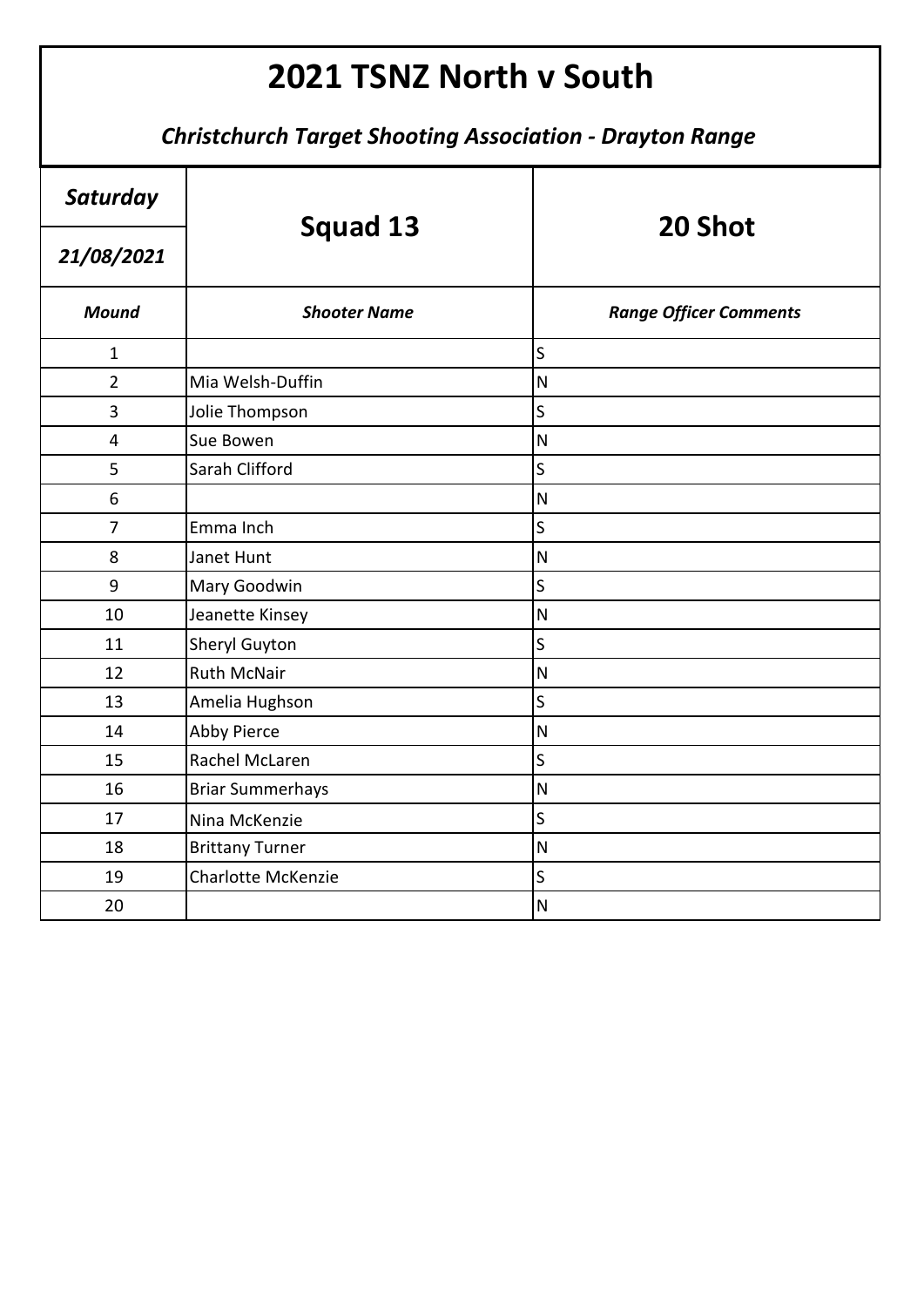| Saturday       | Squad 14             | 10 Shot                       |
|----------------|----------------------|-------------------------------|
| 21/08/2021     |                      |                               |
| <b>Mound</b>   | <b>Shooter Name</b>  | <b>Range Officer Comments</b> |
| $\mathbf{1}$   |                      | S                             |
| $\overline{2}$ | <b>Bex Baines</b>    | ${\sf N}$                     |
| 3              | Denva Wren           | S                             |
| 4              | Kelly Burdon         | $\overline{\mathsf{N}}$       |
| 5              | <b>Hailey Beevor</b> | S                             |
| 6              | Jess Burgess-Smith   | $\overline{\mathsf{N}}$       |
| $\overline{7}$ | Sandy Bennett        | $\mathsf{S}$                  |
| 8              | Jeanine Clark        | $\overline{\mathsf{N}}$       |
| 9              | Diane Black          | $\mathsf S$                   |
| 10             | Helen Freiman        | $\overline{\mathsf{N}}$       |
| 11             | Tania Boerlage       | S                             |
| 12             | <b>Ann Harris</b>    | $\overline{\mathsf{N}}$       |
| 13             | Katherine Butt       | S                             |
| 14             | Meredith Ackrill (L) | $\overline{\mathsf{N}}$       |
| 15             | Katrina Quigley (L)  | $\overline{\mathsf{S}}$       |
| 16             | Allison Archer (L)   | $\mathsf{N}$                  |
| 17             | Michaela Smith (L)   | $\mathsf{S}$                  |
| 18             | Stephanie McNair (L) | $\overline{\mathsf{N}}$       |
| 19             |                      | $\mathsf S$                   |
| 20             |                      | $\overline{\mathsf{N}}$       |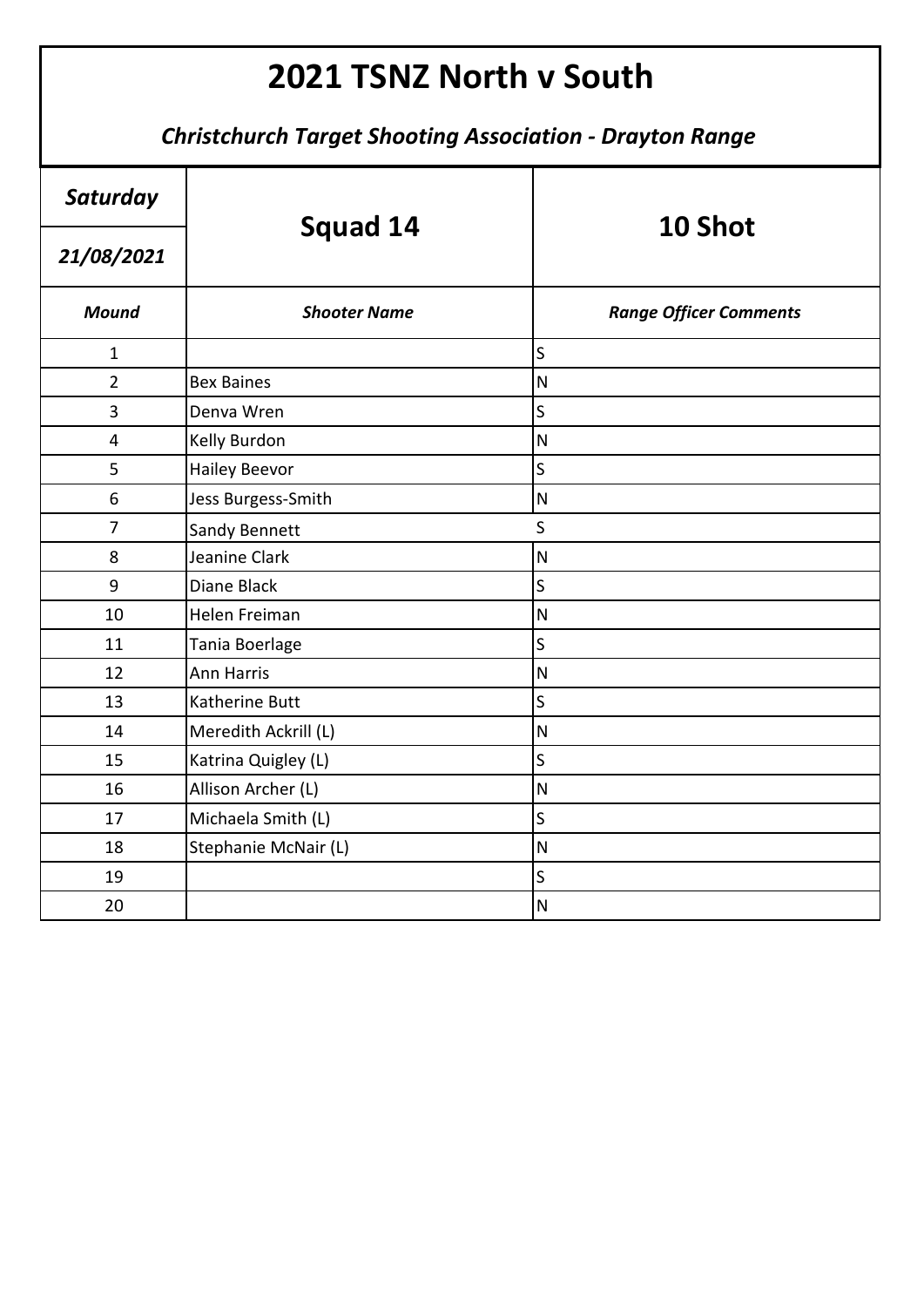| Saturday       | Squad 15                  | 10 Shot                       |
|----------------|---------------------------|-------------------------------|
| 21/08/2021     |                           |                               |
| <b>Mound</b>   | <b>Shooter Name</b>       | <b>Range Officer Comments</b> |
| $\mathbf{1}$   |                           | S                             |
| $\overline{2}$ | <b>Abby Pierce</b>        | $\overline{\mathsf{N}}$       |
| 3              | Rachel McLaren            | S                             |
| 4              | <b>Briar Summerhays</b>   | $\overline{\mathsf{N}}$       |
| 5              | Nina McKenzie             | $\overline{\mathsf{S}}$       |
| 6              | <b>Brittany Turner</b>    | $\overline{\mathsf{N}}$       |
| $\overline{7}$ | <b>Charlotte McKenzie</b> | $\overline{\mathsf{S}}$       |
| 8              | Mia Welsh-Duffin          | $\overline{\mathsf{N}}$       |
| 9              | Jolie Thompson            | S                             |
| 10             | Sue Bowen                 | $\overline{\mathsf{N}}$       |
| 11             | Sarah Clifford            | $\sf S$                       |
| 12             |                           | $\mathsf{N}$                  |
| 13             | Emma Inch                 | S                             |
| 14             | Janet Hunt                | $\overline{\mathsf{N}}$       |
| 15             | Mary Goodwin              | S                             |
| 16             | Jeanette Kinsey           | $\overline{\mathsf{N}}$       |
| 17             | Sheryl Guyton             | S                             |
| 18             | <b>Ruth McNair</b>        | $\overline{\mathsf{N}}$       |
| 19             | Amelia Hughson            | S                             |
| 20             |                           | $\overline{\mathsf{N}}$       |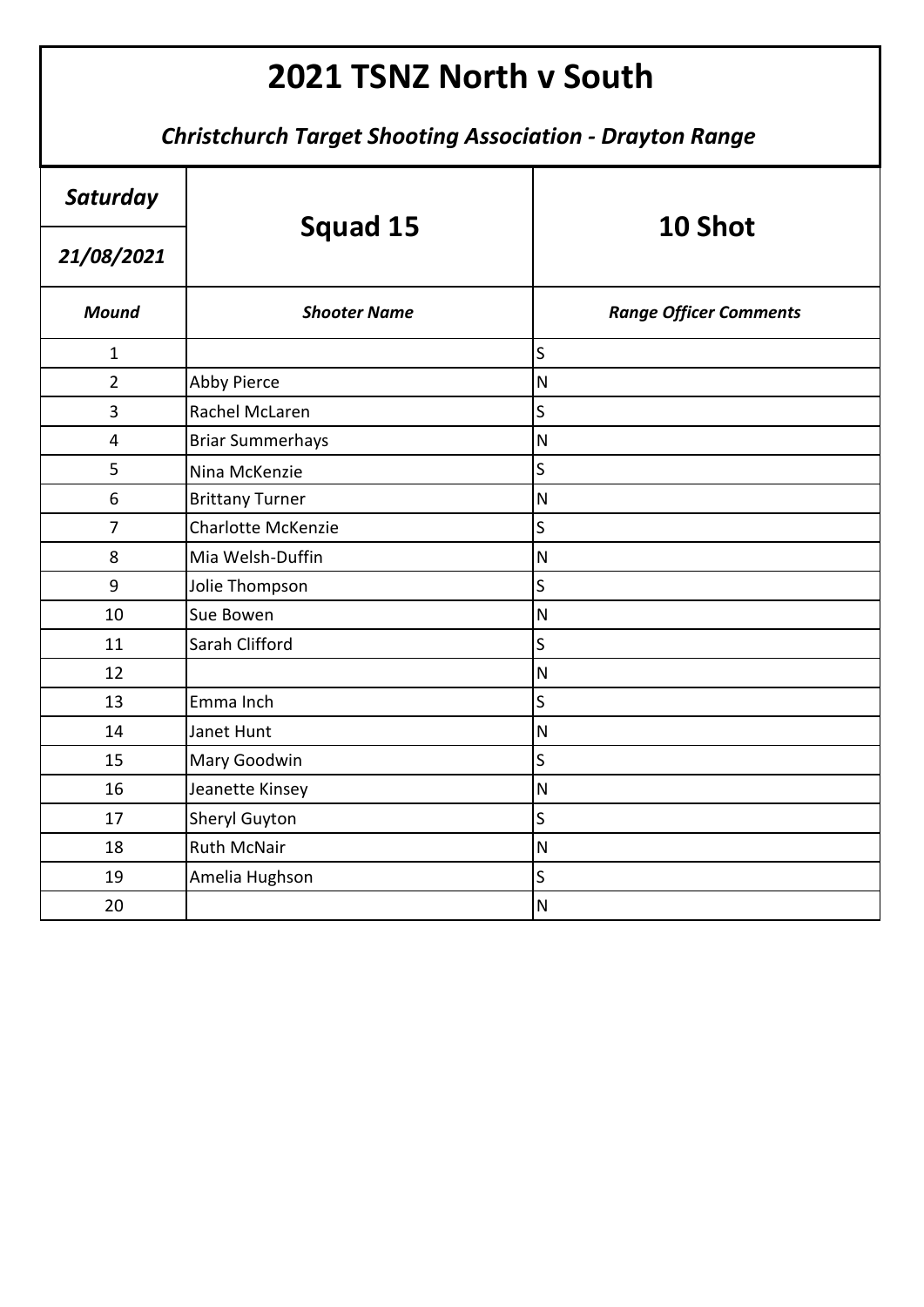| Saturday                |                        | 10 Shot                       |
|-------------------------|------------------------|-------------------------------|
| 21/08/2021              | Squad 16               |                               |
| <b>Mound</b>            | <b>Shooter Name</b>    | <b>Range Officer Comments</b> |
| $\mathbf{1}$            |                        | $\mathsf{N}$                  |
| $\overline{2}$          | Jesse Henriksen        | $\overline{\mathsf{S}}$       |
| 3                       | Jamie Bonis            | N                             |
| $\overline{\mathbf{4}}$ | <b>Lindsay Barnes</b>  | $\overline{\mathsf{S}}$       |
| 5                       | <b>Tony Beaver</b>     | $\overline{\mathsf{N}}$       |
| 6                       | Regan Cowe             | S                             |
| $\overline{7}$          | <b>Shaun Clark</b>     | $\mathsf{N}$                  |
| 8                       | <b>Cameron Gibbons</b> | S                             |
| 9                       | Dave Edmonds           | ${\sf N}$                     |
| 10                      | Conan Griffin          | $\overline{\mathsf{S}}$       |
| 11                      | Dave Fake              | $\mathsf{N}$                  |
| 12                      | Jason Henry            | $\overline{\mathsf{S}}$       |
| 13                      | Jacob Fulton           | $\mathsf{N}$                  |
| 14                      | <b>Oliver Machill</b>  | $\overline{\mathsf{S}}$       |
| 15                      | Roy Herbison           | $\overline{\mathsf{N}}$       |
| 16                      | <b>Greg Menzies</b>    | $\overline{\mathsf{S}}$       |
| 17                      | <b>Martin Hunt</b>     | $\mathsf{N}$                  |
| 18                      | <b>Ben Neumann</b>     | $\overline{\mathsf{S}}$       |
| 19                      | <b>Neil Kinsey</b>     | $\mathsf{N}$                  |
| 20                      |                        | S                             |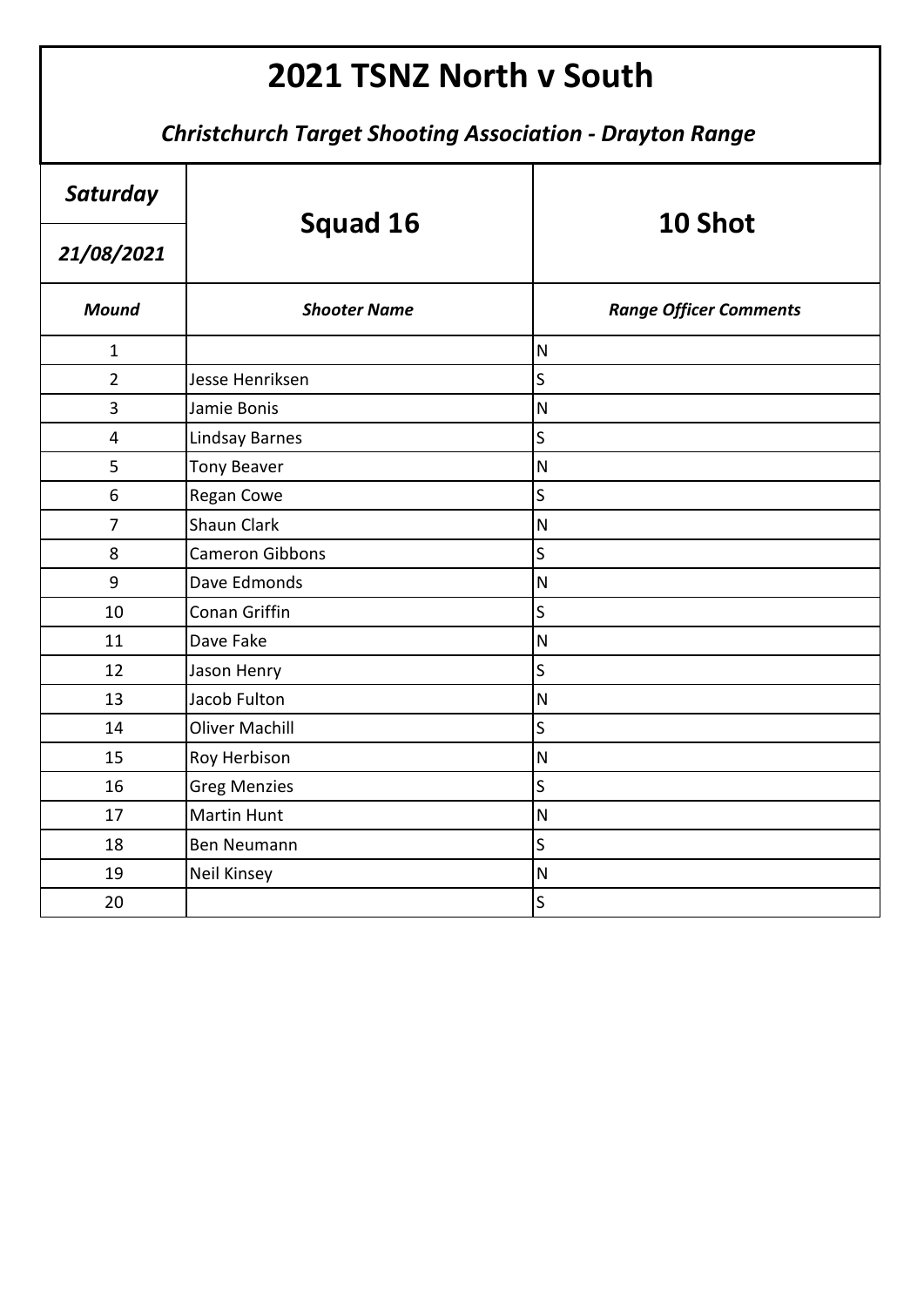| Saturday       | Squad 17               | 10 Shot                       |
|----------------|------------------------|-------------------------------|
| 21/08/2021     |                        |                               |
| <b>Mound</b>   | <b>Shooter Name</b>    | <b>Range Officer Comments</b> |
| $\mathbf{1}$   |                        | $\overline{\mathsf{N}}$       |
| $\overline{2}$ | Robert Dalzell (L)     | S                             |
| 3              | Robbie McNair (L)      | $\mathsf{N}$                  |
| 4              | Tony Black (L)         | S                             |
| 5              |                        | ${\sf N}$                     |
| 6              | <b>Martin Quigley</b>  | $\mathsf{S}$                  |
| $\overline{7}$ | Dave Miller            | $\overline{\mathsf{N}}$       |
| 8              | Darryn Quigley         | S                             |
| 9              | <b>Patrick Power</b>   | $\overline{\mathsf{N}}$       |
| 10             | <b>Richard Sampey</b>  | S                             |
| 11             | <b>Pratik Tailor</b>   | $\overline{\mathsf{N}}$       |
| 12             | Michael Sutherland     | $\sf S$                       |
| 13             | <b>Grant Taylor</b>    | $\overline{\mathsf{N}}$       |
| 14             | Dave Thompson          | S                             |
| 15             | Ryan Taylor            | $\overline{\mathsf{N}}$       |
| 16             | <b>Barry Fickling</b>  | $\mathsf S$                   |
| 17             | <b>Bavid Belworthy</b> | $\overline{\mathsf{N}}$       |
| 18             |                        | S                             |
| 19             | Gary Cuff              | $\overline{\mathsf{N}}$       |
| 20             |                        | S                             |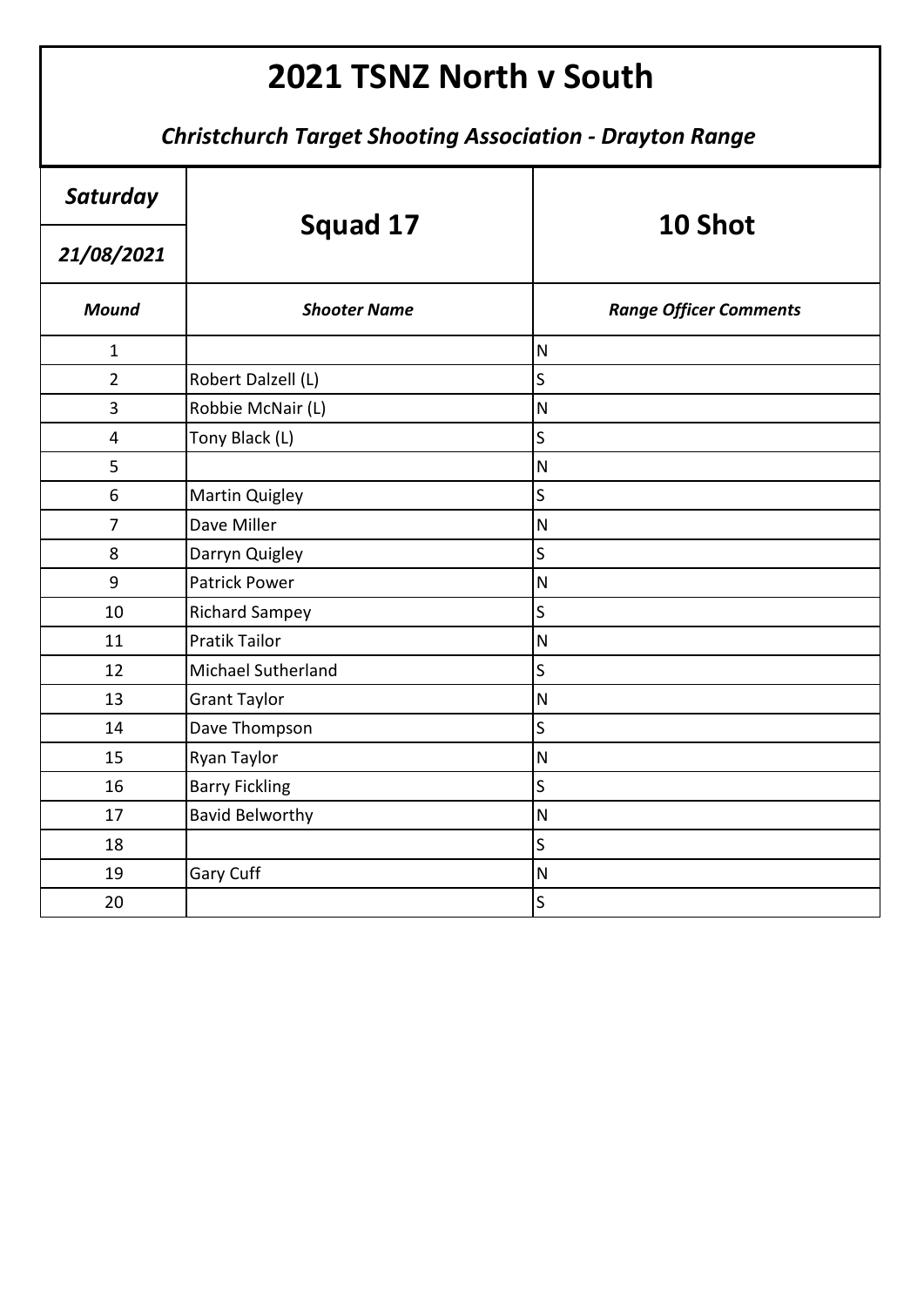| Saturday       | <b>Squad 18</b>        | 20 Shot                       |
|----------------|------------------------|-------------------------------|
| 21/08/2021     |                        |                               |
| <b>Mound</b>   | <b>Shooter Name</b>    | <b>Range Officer Comments</b> |
| $\mathbf{1}$   |                        | $\mathsf{N}$                  |
| $\overline{2}$ | <b>Oliver Machill</b>  | $\mathsf S$                   |
| 3              | Roy Herbison           | $\overline{\mathsf{N}}$       |
| 4              | <b>Greg Menzies</b>    | S                             |
| 5              | <b>Martin Hunt</b>     | $\overline{\mathsf{N}}$       |
| 6              | Ben Neumann            | $\sf S$                       |
| $\overline{7}$ | <b>Neil Kinsey</b>     | $\overline{\mathsf{N}}$       |
| 8              | Jesse Henriksen        | S                             |
| 9              | Jamie Bonis            | $\overline{\mathsf{N}}$       |
| 10             | Lindsay Barnes         | S                             |
| 11             | <b>Tony Beaver</b>     | $\overline{\mathsf{N}}$       |
| 12             | Regan Cowe             | $\mathsf S$                   |
| 13             | <b>Shaun Clark</b>     | $\overline{\mathsf{N}}$       |
| 14             | <b>Cameron Gibbons</b> | $\overline{\mathsf{S}}$       |
| 15             | Dave Edmonds           | $\overline{\mathsf{N}}$       |
| 16             | Conan Griffin          | S                             |
| 17             | Dave Fake              | $\overline{\mathsf{N}}$       |
| 18             | Jason Henry            | S                             |
| 19             | Jacob Fulton           | $\mathsf{N}$                  |
| 20             |                        | $\sf S$                       |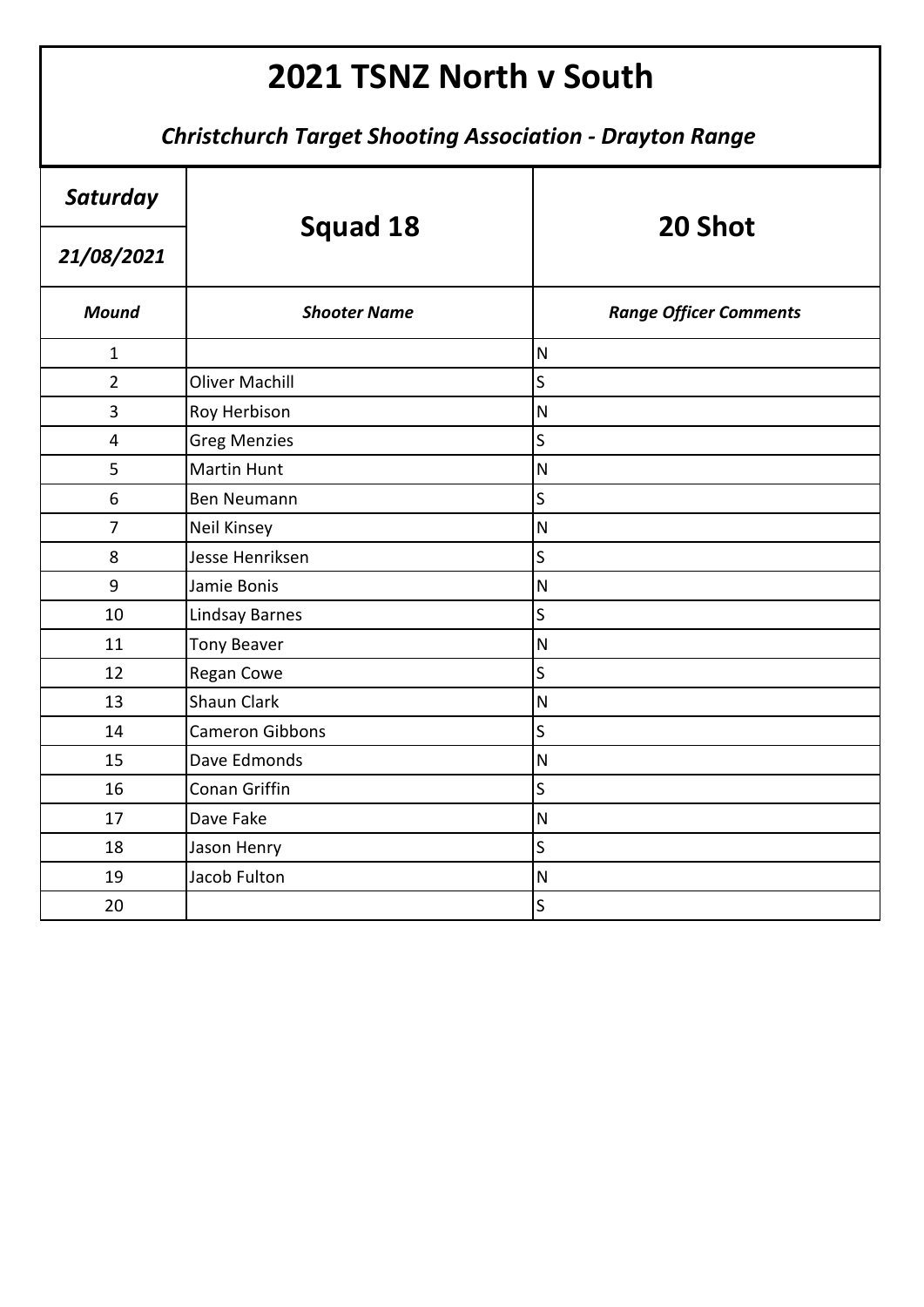| Saturday       | <b>Squad 19</b>        | 20 Shot                       |
|----------------|------------------------|-------------------------------|
| 21/08/2021     |                        |                               |
| <b>Mound</b>   | <b>Shooter Name</b>    | <b>Range Officer Comments</b> |
| $\mathbf{1}$   |                        | N                             |
| $\overline{2}$ |                        | $\mathsf S$                   |
| 3              | Ryan Taylor            | $\overline{\mathsf{N}}$       |
| 4              | <b>Barry Fickling</b>  | S                             |
| 5              | <b>Bavid Belworthy</b> | $\overline{\mathsf{N}}$       |
| 6              |                        | $\sf S$                       |
| $\overline{7}$ | Gary Cuff              | $\overline{\mathsf{N}}$       |
| 8              | Robert Dalzell (L)     | S                             |
| 9              | Robbie McNair (L)      | $\overline{\mathsf{N}}$       |
| 10             | Tony Black (L)         | S                             |
| 11             |                        | $\overline{\mathsf{N}}$       |
| 12             | <b>Martin Quigley</b>  | $\mathsf S$                   |
| 13             | Dave Miller            | $\overline{\mathsf{N}}$       |
| 14             | Darryn Quigley         | $\overline{\mathsf{S}}$       |
| 15             | <b>Patrick Power</b>   | $\overline{\mathsf{N}}$       |
| 16             | <b>Richard Sampey</b>  | S                             |
| 17             | <b>Pratik Tailor</b>   | $\overline{\mathsf{N}}$       |
| 18             | Michael Sutherland     | S                             |
| 19             | <b>Grant Taylor</b>    | $\overline{\mathsf{N}}$       |
| 20             | Dave Thompson          | $\mathsf S$                   |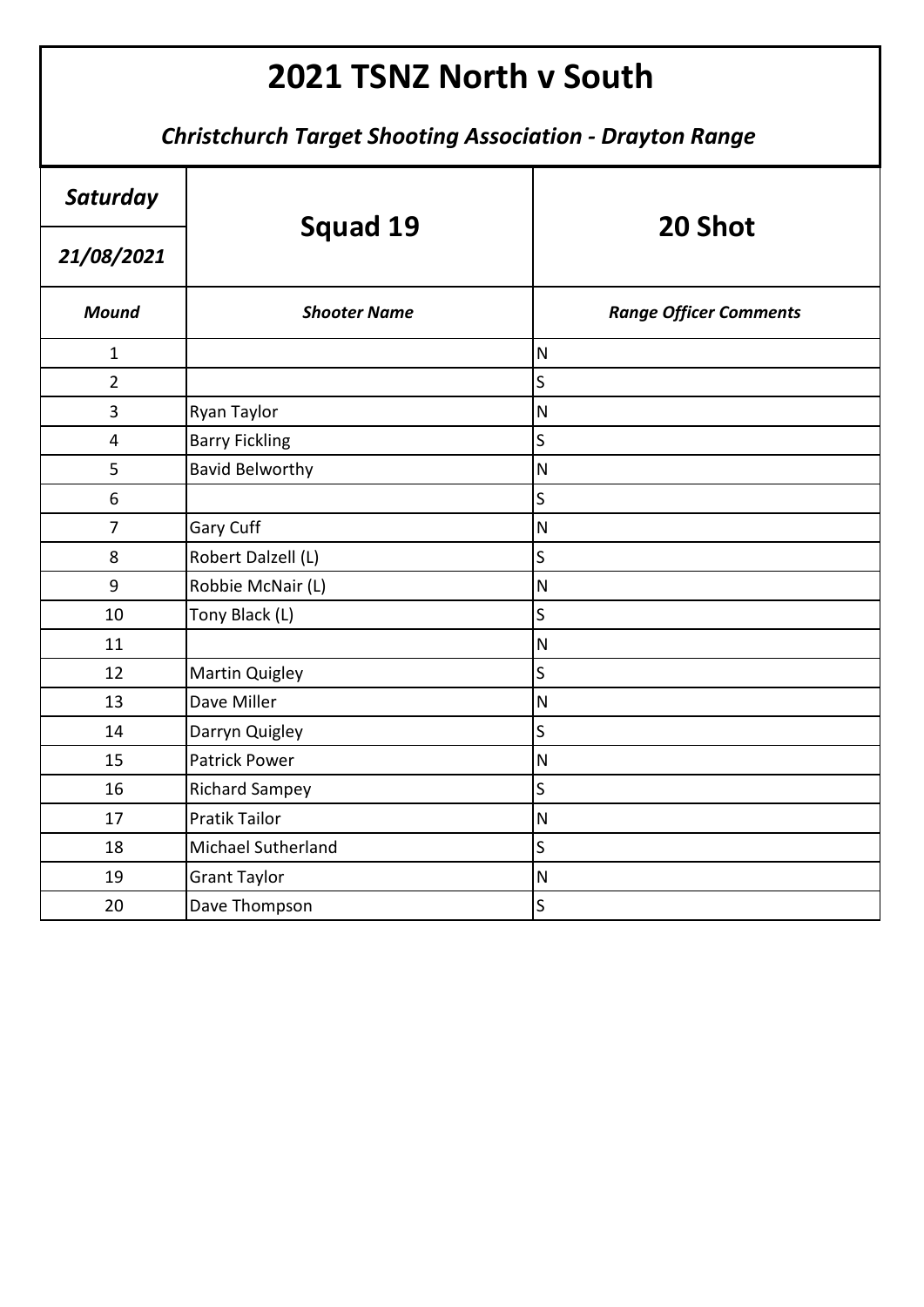| Saturday       |                        | 10 Shot                       |
|----------------|------------------------|-------------------------------|
| 21/08/2021     | <b>Squad 20</b>        |                               |
| <b>Mound</b>   | <b>Shooter Name</b>    | <b>Range Officer Comments</b> |
| $\mathbf{1}$   |                        | $\mathsf{N}$                  |
| $\overline{2}$ | <b>Cameron Gibbons</b> | $\overline{\mathsf{S}}$       |
| 3              | Dave Edmonds           | $\mathsf{N}$                  |
| $\overline{4}$ | Conan Griffin          | S                             |
| 5              | Dave Fake              | $\mathsf{N}$                  |
| 6              | Jason Henry            | $\overline{\mathsf{S}}$       |
| $\overline{7}$ | Jacob Fulton           | ${\sf N}$                     |
| 8              | <b>Oliver Machill</b>  | $\overline{\mathsf{S}}$       |
| 9              | Roy Herbison           | ${\sf N}$                     |
| 10             | <b>Greg Menzies</b>    | $\overline{\mathsf{S}}$       |
| 11             | <b>Martin Hunt</b>     | $\mathsf{N}$                  |
| 12             | <b>Ben Neumann</b>     | $\mathsf{S}$                  |
| 13             | <b>Neil Kinsey</b>     | $\overline{\mathsf{N}}$       |
| 14             | Jesse Henriksen        | $\overline{\mathsf{S}}$       |
| 15             | Jamie Bonis            | N                             |
| 16             | Lindsay Barnes         | S                             |
| 17             | <b>Tony Beaver</b>     | $\mathsf{N}$                  |
| 18             | <b>Regan Cowe</b>      | S                             |
| 19             | <b>Shaun Clark</b>     | ${\sf N}$                     |
| 20             |                        | $\mathsf{S}$                  |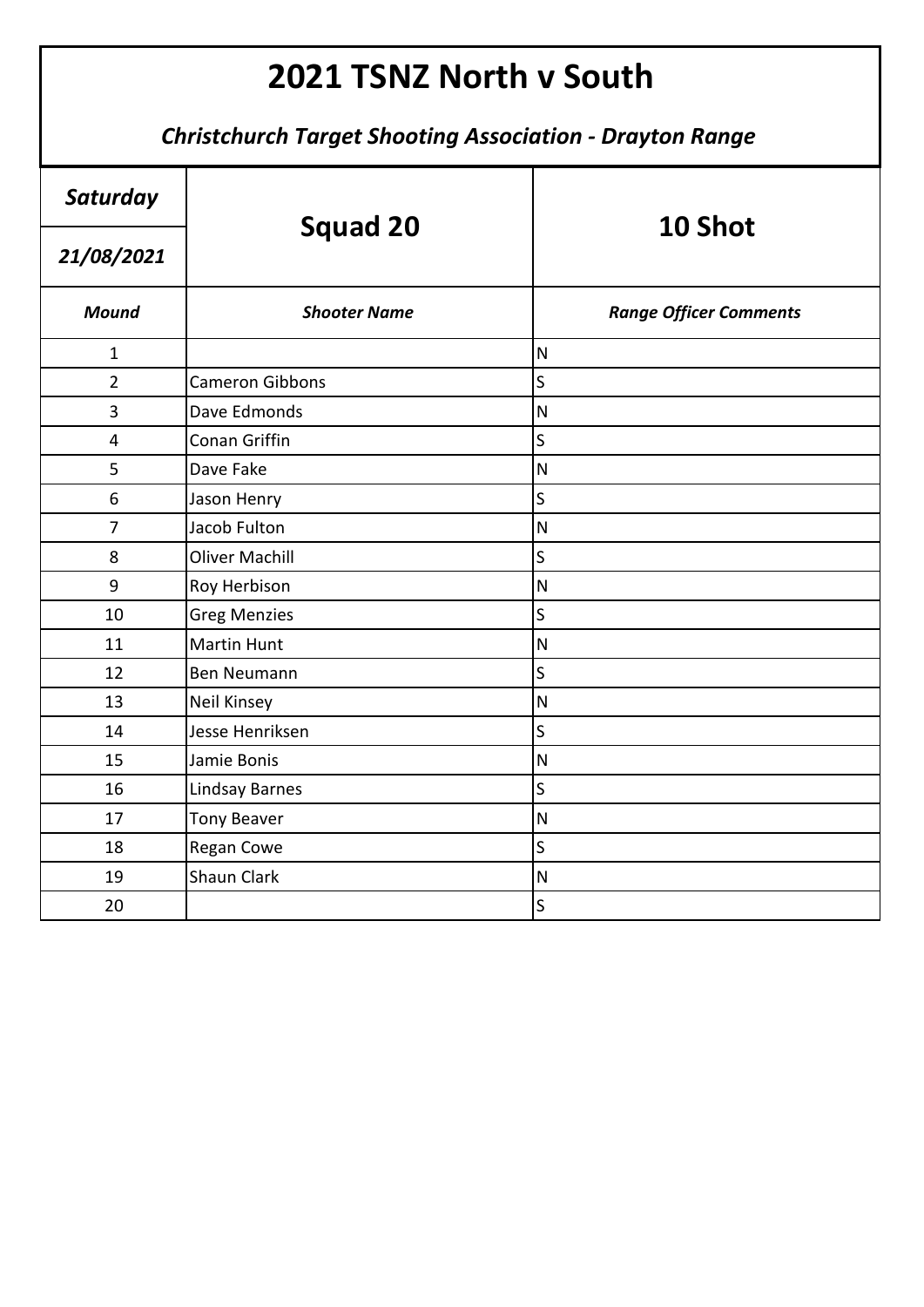| Saturday                | <b>Squad 21</b>        | 10 Shot                       |
|-------------------------|------------------------|-------------------------------|
| 21/08/2021              |                        |                               |
| <b>Mound</b>            | <b>Shooter Name</b>    | <b>Range Officer Comments</b> |
| $\mathbf{1}$            |                        | $\overline{\mathsf{N}}$       |
| $\overline{2}$          | Darryn Quigley         | S                             |
| 3                       | <b>Patrick Power</b>   | $\overline{\mathsf{N}}$       |
| $\overline{\mathbf{4}}$ | <b>Richard Sampey</b>  | $\mathsf{S}$                  |
| 5                       | <b>Pratik Tailor</b>   | $\overline{\mathsf{N}}$       |
| 6                       | Michael Sutherland     | S                             |
| $\overline{7}$          | <b>Grant Taylor</b>    | $\overline{\mathsf{N}}$       |
| 8                       | Dave Thompson          | S                             |
| 9                       | Ryan Taylor            | $\mathsf{N}$                  |
| 10                      | <b>Barry Fickling</b>  | S                             |
| 11                      | <b>Bavid Belworthy</b> | $\overline{\mathsf{N}}$       |
| 12                      |                        | S                             |
| 13                      | Gary Cuff              | $\overline{\mathsf{N}}$       |
| 14                      | Robert Dalzell (L)     | $\overline{\mathsf{S}}$       |
| 15                      | Robbie McNair (L)      | $\overline{\mathsf{N}}$       |
| 16                      | Tony Black (L)         | S                             |
| 17                      |                        | $\mathsf{N}$                  |
| 18                      | <b>Martin Quigley</b>  | S                             |
| 19                      | Dave Miller            | $\overline{\mathsf{N}}$       |
| 20                      |                        | S                             |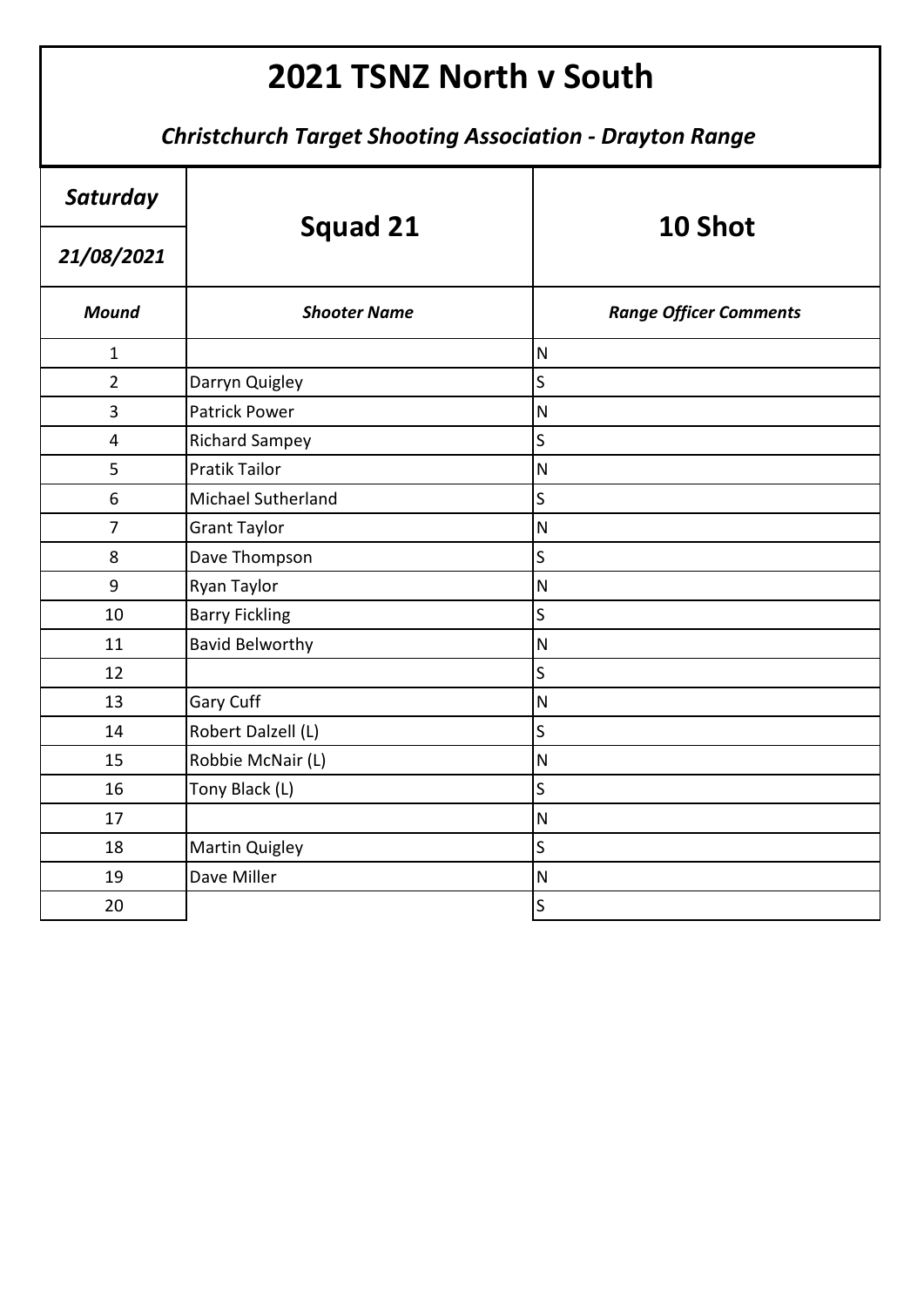| Saturday       | <b>Squad 22</b>     | 10 Shot                       |
|----------------|---------------------|-------------------------------|
| 21/08/2021     |                     |                               |
| <b>Mound</b>   | <b>Shooter Name</b> | <b>Range Officer Comments</b> |
| $\mathbf{1}$   |                     | S                             |
| $\overline{2}$ | <b>Bex Baines</b>   | $\mathsf{N}$                  |
| 3              | Sandy Bennett       | S                             |
| $\overline{4}$ | Mark Clapson        | $\overline{\mathsf{N}}$       |
| 5              | Tania Boerlage      | S                             |
| 6              | Helen Freiman       | $\overline{\mathsf{N}}$       |
| $\overline{7}$ | Katherine Butt      | $\mathsf S$                   |
| 8              | Janet Hunt          | $\overline{\mathsf{N}}$       |
| 9              | Rachel McLaren      | S                             |
| 10             |                     | $\mathsf{N}$                  |
| 11             |                     | S                             |
| 12             | Jeanette Kinsey     | $\overline{\mathsf{N}}$       |
| 13             | Mary Goodwin        | $\overline{\mathsf{S}}$       |
| 14             | <b>Ruth McNair</b>  | $\overline{\mathsf{N}}$       |
| 15             | Jolie Thompson      | $\overline{\mathsf{S}}$       |
| 16             | <b>Ann Harris</b>   | $\overline{\mathsf{N}}$       |
| 17             | Denva Wren          | $\overline{\mathsf{S}}$       |
| 18             |                     | $\overline{\mathsf{N}}$       |
| 19             | Amelia Hughson      | $\overline{\mathsf{S}}$       |
| 20             |                     | $\overline{\mathsf{N}}$       |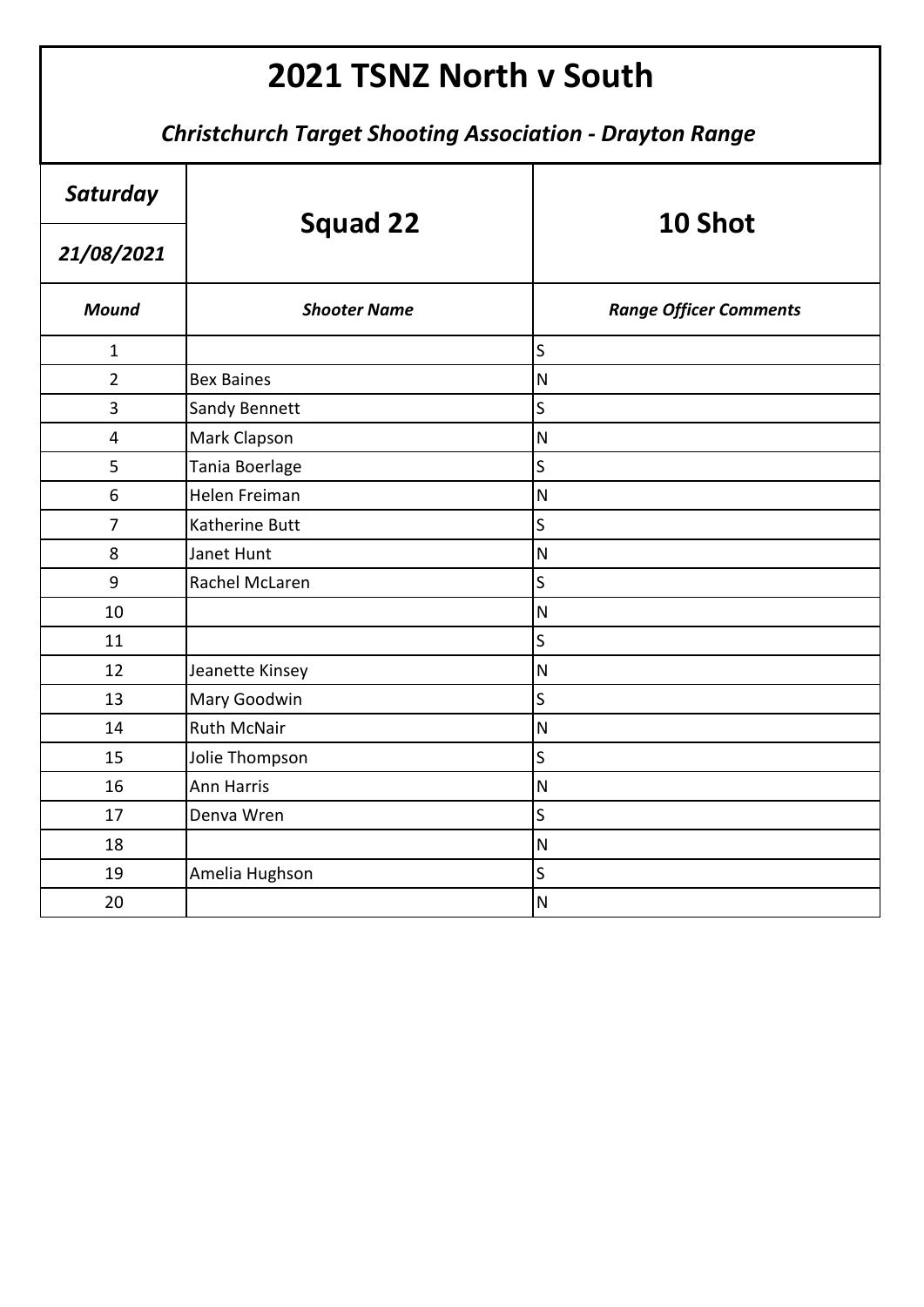| Saturday                | <b>Squad 23</b>        | 10 Shot                       |
|-------------------------|------------------------|-------------------------------|
| 21/08/2021              |                        |                               |
| <b>Mound</b>            | <b>Shooter Name</b>    | <b>Range Officer Comments</b> |
| $\mathbf{1}$            |                        | $\mathsf S$                   |
| $\overline{2}$          | <b>Pratik Tailor</b>   | $\overline{\mathsf{N}}$       |
| 3                       | Regan Cowe             | S                             |
| $\overline{\mathbf{4}}$ | <b>Tony Beaver</b>     | $\overline{\mathsf{N}}$       |
| 5                       | <b>Cameron Gibbons</b> | $\sf S$                       |
| 6                       | Jamie Bonis            | $\overline{\mathsf{N}}$       |
| $\overline{7}$          | Conan Griffin          | S                             |
| 8                       | Shaun Clark            | $\overline{\mathsf{N}}$       |
| 9                       | Jesse Henriksen        | S                             |
| 10                      |                        | $\overline{\mathsf{N}}$       |
| 11                      |                        | S                             |
| 12                      | Dave Fake              | ${\sf N}$                     |
| 13                      | Jason Henry            | $\sf S$                       |
| 14                      | Roy Herbison           | $\overline{\mathsf{N}}$       |
| 15                      | <b>Oliver Machill</b>  | $\sf S$                       |
| 16                      | <b>Martin Hunt</b>     | ${\sf N}$                     |
| 17                      | <b>Greg Menzies</b>    | $\sf S$                       |
| 18                      | <b>Neil Kinsey</b>     | $\overline{\mathsf{N}}$       |
| 19                      | <b>Ben Neumann</b>     | S                             |
| 20                      |                        | $\overline{\mathsf{N}}$       |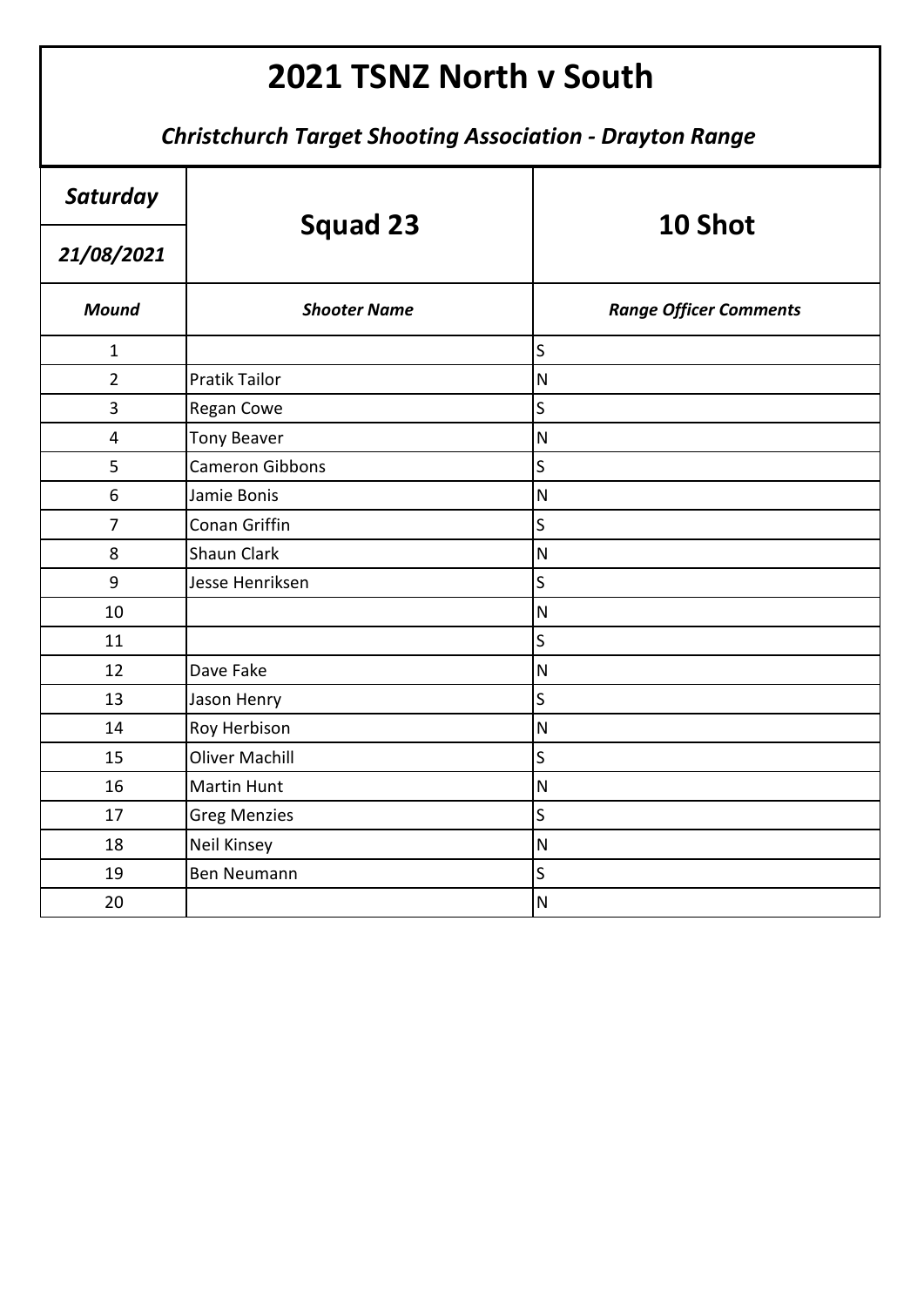| Saturday       |                       | 10 Shot                       |
|----------------|-----------------------|-------------------------------|
| 21/08/2021     | <b>Squad 24</b>       |                               |
| <b>Mound</b>   | <b>Shooter Name</b>   | <b>Range Officer Comments</b> |
| $\mathbf{1}$   |                       | S                             |
| $\overline{2}$ | Robbie McNair (L)     | $\overline{\mathsf{N}}$       |
| 3              |                       | S                             |
| 4              | Stephanie McNair (L)  | $\overline{\mathsf{N}}$       |
| 5              | Katrina Quigley (L)   | $\mathsf S$                   |
| 6              | Meredith Ackrill (L)  | $\overline{\mathsf{N}}$       |
| $\overline{7}$ |                       | $\mathsf{S}$                  |
| 8              |                       | $\overline{N}$                |
| 9              | <b>Martin Quigley</b> | $\overline{\mathsf{s}}$       |
| 10             |                       | $\overline{\mathsf{N}}$       |
| 11             |                       | S                             |
| 12             | Dave Miller           | $\mathsf{N}$                  |
| 13             | <b>Richard Sampey</b> | S                             |
| 14             | <b>Patrick Power</b>  | $\overline{\mathsf{N}}$       |
| 15             | Michael Sutherland    | S                             |
| 16             | <b>Grant Taylor</b>   | $\mathsf{N}$                  |
| 17             | Dave Thompson         | $\overline{\mathsf{S}}$       |
| 18             | Ryan Taylor           | ${\sf N}$                     |
| 19             | <b>Lindsay Barnes</b> | $\mathsf{S}$                  |
| 20             |                       | ${\sf N}$                     |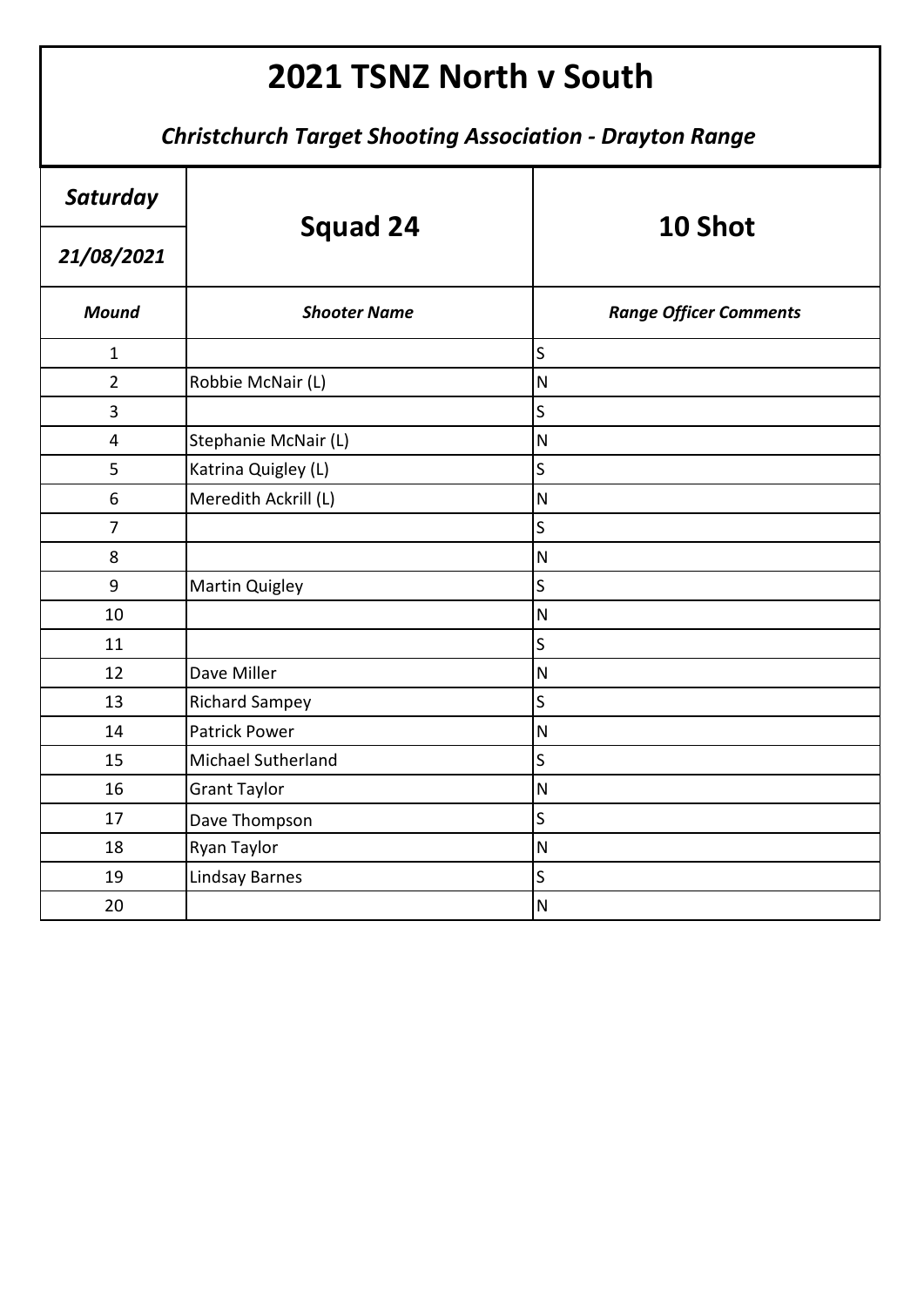| Saturday       | Squad 25            | 20 Shot                       |
|----------------|---------------------|-------------------------------|
| 21/08/2021     |                     |                               |
| <b>Mound</b>   | <b>Shooter Name</b> | <b>Range Officer Comments</b> |
| $\mathbf{1}$   |                     | $\overline{\mathsf{S}}$       |
| $\overline{2}$ | Ann Harris          | ${\sf N}$                     |
| 3              | Denva Wren          | $\overline{\mathsf{S}}$       |
| 4              |                     | $\mathsf{N}$                  |
| 5              | Amelia Hughson      | $\overline{\mathsf{S}}$       |
| 6              | <b>Bex Baines</b>   | ${\sf N}$                     |
| $\overline{7}$ | Sandy Bennett       | $\overline{\mathsf{S}}$       |
| 8              | Mark Clapson        | $\overline{N}$                |
| 9              | Tania Boerlage      | $\overline{\mathsf{S}}$       |
| 10             |                     | N                             |
| 11             |                     | S                             |
| 12             | Helen Freiman       | ${\sf N}$                     |
| 13             | Katherine Butt      | S                             |
| 14             | Janet Hunt          | $\mathsf{N}$                  |
| 15             | Rachel McLaren      | $\overline{\mathsf{S}}$       |
| 16             | Jeanette Kinsey     | $\mathsf{N}$                  |
| 17             | Mary Goodwin        | $\mathsf S$                   |
| 18             | <b>Ruth McNair</b>  | $\mathsf{N}$                  |
| 19             | Jolie Thompson      | S                             |
| 20             |                     | $\mathsf{N}$                  |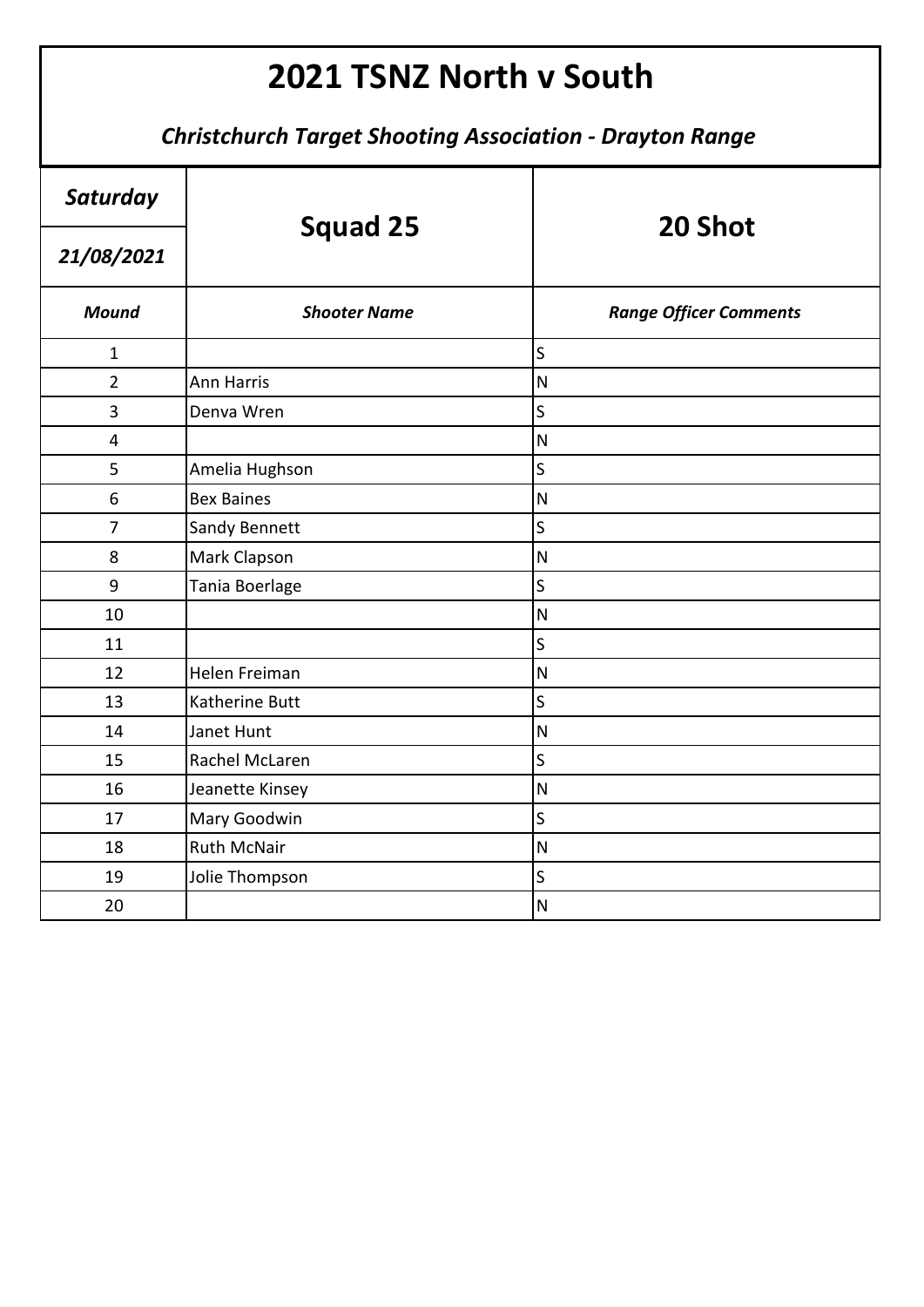| Saturday       | <b>Squad 26</b>        | 20 Shot                       |
|----------------|------------------------|-------------------------------|
| 21/08/2021     |                        |                               |
| <b>Mound</b>   | <b>Shooter Name</b>    | <b>Range Officer Comments</b> |
| $\mathbf{1}$   |                        | $\mathsf{S}$                  |
| $\overline{2}$ | <b>Martin Hunt</b>     | $\overline{\mathsf{N}}$       |
| 3              | <b>Greg Menzies</b>    | $\mathsf S$                   |
| 4              | <b>Neil Kinsey</b>     | $\overline{\mathsf{N}}$       |
| 5              | Ben Neumann            | $\overline{\mathsf{S}}$       |
| 6              | <b>Pratik Tailor</b>   | ${\sf N}$                     |
| $\overline{7}$ | Regan Cowe             | $\overline{\mathsf{S}}$       |
| 8              | <b>Tony Beaver</b>     | $\overline{\mathsf{N}}$       |
| 9              | <b>Cameron Gibbons</b> | $\mathsf{S}$                  |
| 10             |                        | $\overline{\mathsf{N}}$       |
| 11             |                        | $\sf S$                       |
| 12             | Jamie Bonis            | $\mathsf{N}$                  |
| 13             | Conan Griffin          | $\sf S$                       |
| 14             | Shaun Clark            | $\overline{\mathsf{N}}$       |
| 15             | Jesse Henriksen        | S                             |
| 16             | Dave Fake              | $\overline{\mathsf{N}}$       |
| 17             | Jason Henry            | $\sf S$                       |
| 18             | Roy Herbison           | $\overline{\mathsf{N}}$       |
| 19             | <b>Oliver Machill</b>  | S                             |
| 20             |                        | ${\sf N}$                     |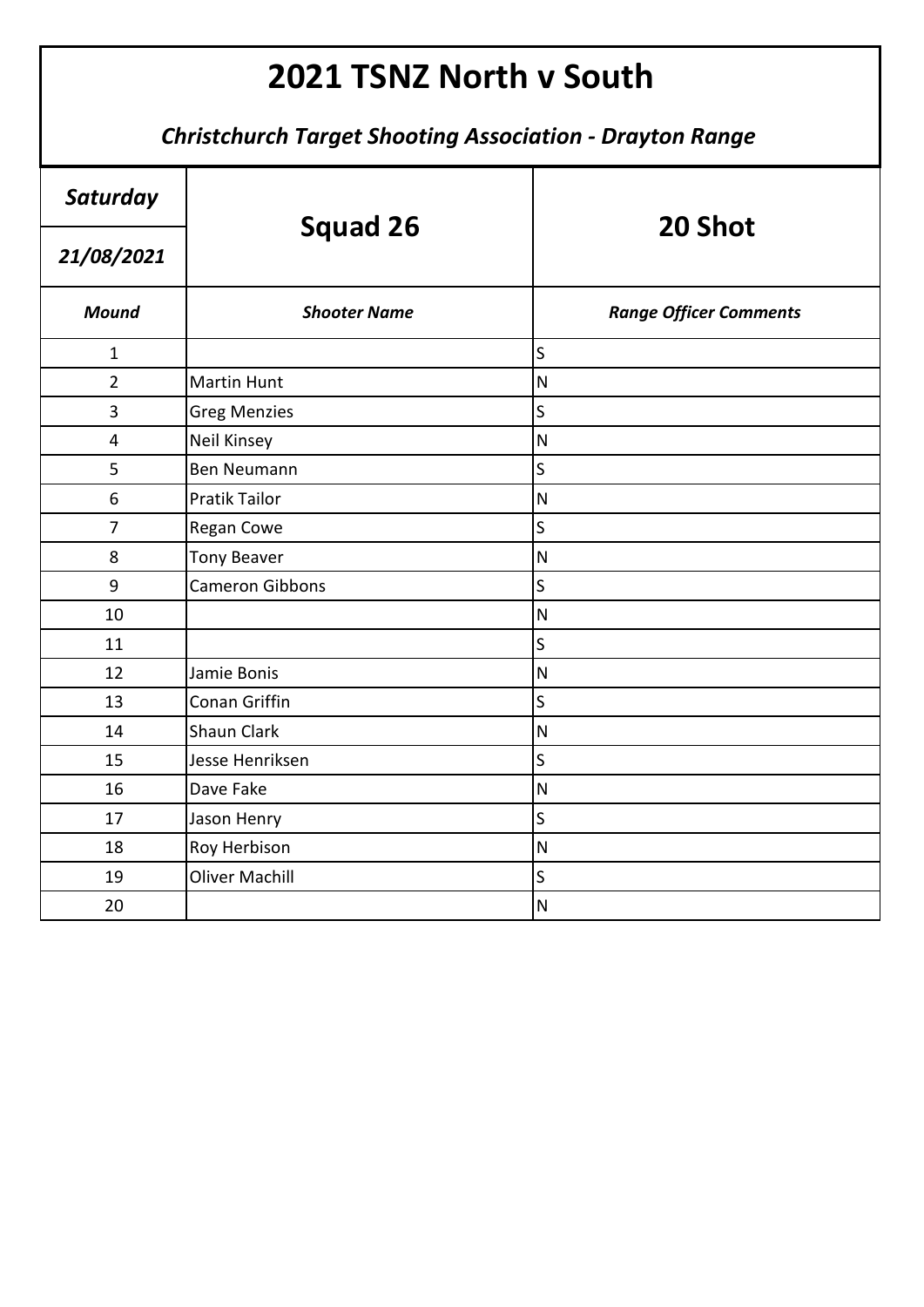| Saturday       | Squad 27              | 20 Shot                       |
|----------------|-----------------------|-------------------------------|
| 21/08/2021     |                       |                               |
| <b>Mound</b>   | <b>Shooter Name</b>   | <b>Range Officer Comments</b> |
| $\mathbf{1}$   |                       | S                             |
| $\overline{2}$ | <b>Patrick Power</b>  | $\overline{\mathsf{N}}$       |
| 3              | Michael Sutherland    | S                             |
| $\overline{4}$ | <b>Grant Taylor</b>   | $\overline{\mathsf{N}}$       |
| 5              | Dave Thompson         | $\sf S$                       |
| 6              | Ryan Taylor           | $\overline{\mathsf{N}}$       |
| $\overline{7}$ | <b>Lindsay Barnes</b> | $\overline{\mathsf{S}}$       |
| 8              |                       | $\overline{\mathsf{N}}$       |
| 9              |                       | $\mathsf{S}$                  |
| 10             | Robbie McNair (L)     | $\overline{\mathsf{N}}$       |
| 11             |                       | S                             |
| 12             | Stephanie McNair (L)  | $\overline{\mathsf{N}}$       |
| 13             | Katrina Quigley (L)   | S                             |
| 14             | Meredith Ackrill (L)  | $\overline{\mathsf{N}}$       |
| 15             |                       | S                             |
| 16             |                       | $\overline{\mathsf{N}}$       |
| 17             | <b>Martin Quigley</b> | $\mathsf S$                   |
| 18             | Dave Miller           | $\overline{\mathsf{N}}$       |
| 19             | <b>Richard Sampey</b> | S                             |
| 20             |                       | $\overline{\mathsf{N}}$       |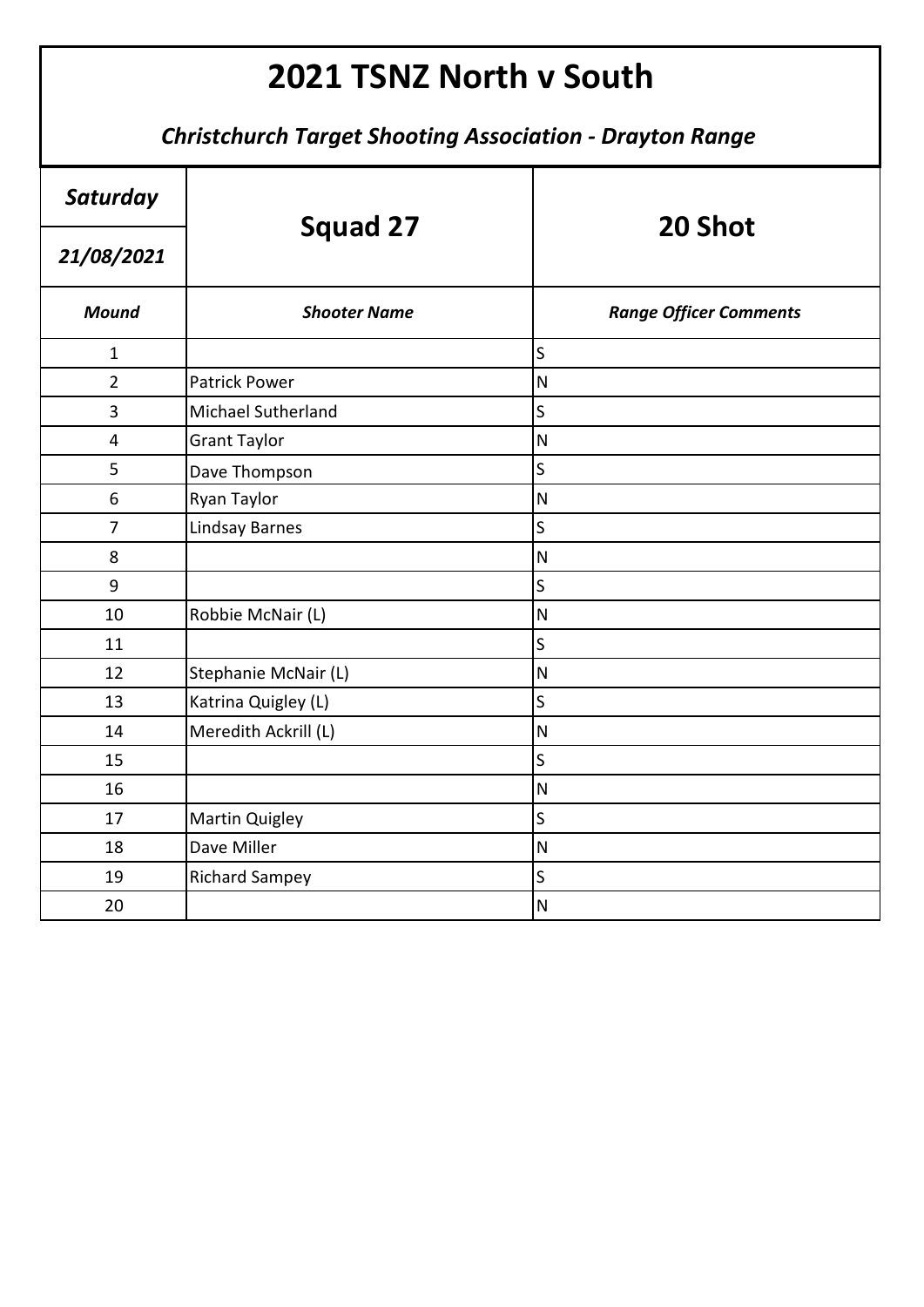| Saturday       | <b>Squad 28</b>      | 10 Shot                       |
|----------------|----------------------|-------------------------------|
| 21/08/2021     |                      |                               |
| <b>Mound</b>   | <b>Shooter Name</b>  | <b>Range Officer Comments</b> |
| $\mathbf{1}$   |                      | S                             |
| $\overline{2}$ |                      | $\overline{\mathsf{N}}$       |
| 3              | Rachel McLaren       | $\overline{\mathsf{S}}$       |
| 4              | Jeanette Kinsey      | $\mathsf{N}$                  |
| 5              | Mary Goodwin         | $\mathsf S$                   |
| 6              | <b>Ruth McNair</b>   | $\overline{\mathsf{N}}$       |
| $\overline{7}$ | Jolie Thompson       | $\mathsf{S}$                  |
| 8              | <b>Ann Harris</b>    | $\overline{\mathsf{N}}$       |
| 9              | Denva Wren           | $\mathsf S$                   |
| 10             |                      | $\overline{\mathsf{N}}$       |
| 11             | Amelia Hughson       | $\mathsf S$                   |
| 12             | <b>Bex Baines</b>    | $\overline{\mathsf{N}}$       |
| 13             | <b>Sandy Bennett</b> | S                             |
| 14             | Mark Clapson         | $\overline{\mathsf{N}}$       |
| 15             | Tania Boerlage       | S                             |
| 16             | Helen Freiman        | ${\sf N}$                     |
| 17             | Katherine Butt       | $\sf S$                       |
| 18             | Janet Hunt           | $\overline{\mathsf{N}}$       |
| 19             |                      | S                             |
| 20             |                      | ${\sf N}$                     |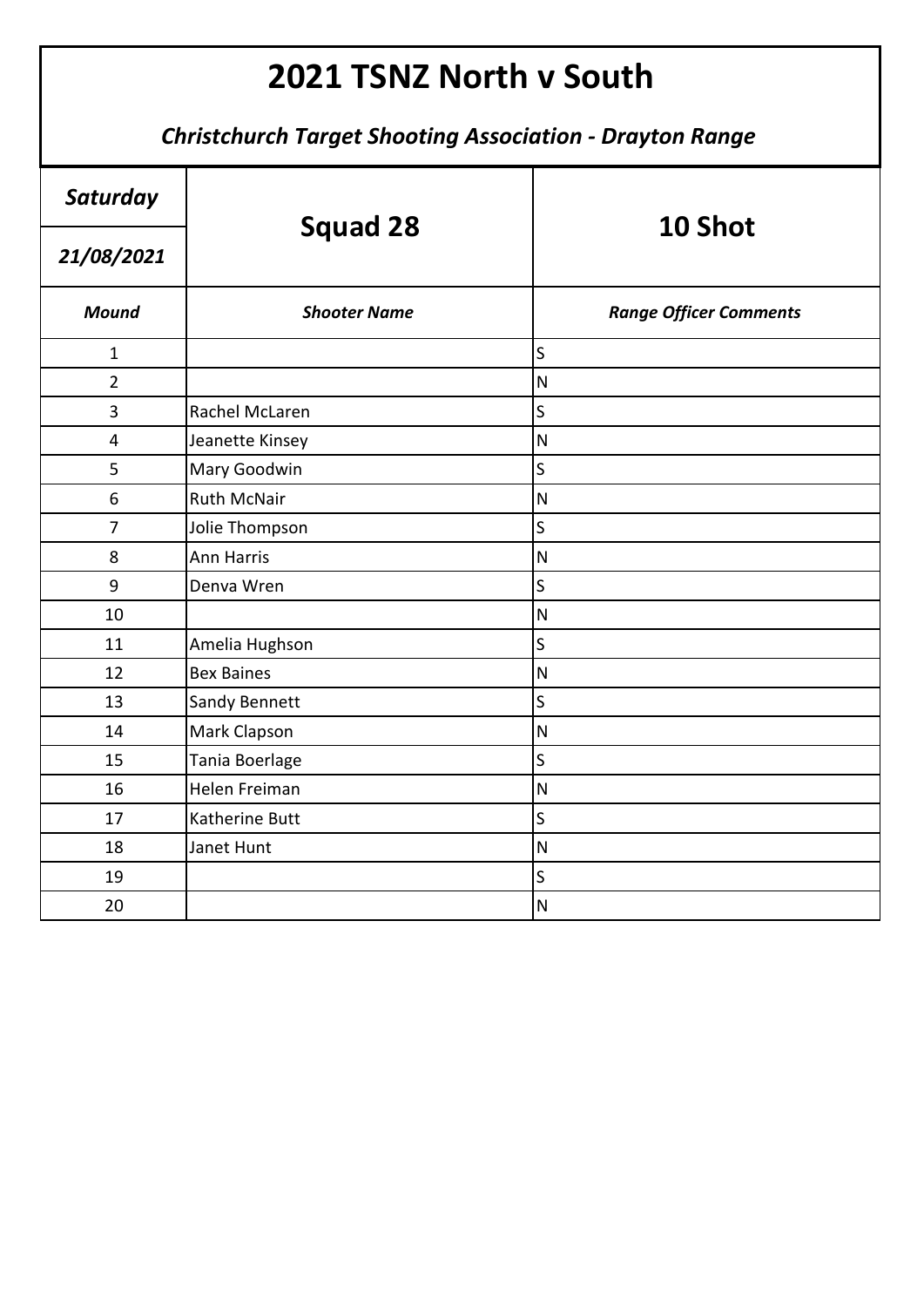| Saturday       | <b>Squad 29</b>        | 10 Shot                       |
|----------------|------------------------|-------------------------------|
| 21/08/2021     |                        |                               |
| <b>Mound</b>   | <b>Shooter Name</b>    | <b>Range Officer Comments</b> |
| $\mathbf{1}$   |                        | $\overline{\mathsf{S}}$       |
| $\overline{2}$ | <b>Shaun Clark</b>     | ${\sf N}$                     |
| 3              | Jesse Henriksen        | $\overline{\mathsf{S}}$       |
| 4              | Dave Fake              | $\mathsf{N}$                  |
| 5              | Jason Henry            | $\mathsf{S}$                  |
| 6              | Roy Herbison           | ${\sf N}$                     |
| $\overline{7}$ | <b>Oliver Machill</b>  | $\overline{\mathsf{S}}$       |
| 8              | <b>Martin Hunt</b>     | $\mathsf{N}$                  |
| 9              | <b>Greg Menzies</b>    | $\mathsf{S}$                  |
| 10             |                        | N                             |
| 11             |                        | S                             |
| 12             | <b>Neil Kinsey</b>     | $\overline{\mathsf{N}}$       |
| 13             | <b>Ben Neumann</b>     | S                             |
| 14             | <b>Pratik Tailor</b>   | $\mathsf{N}$                  |
| 15             | Regan Cowe             | $\overline{\mathsf{S}}$       |
| 16             | <b>Tony Beaver</b>     | $\mathsf{N}$                  |
| 17             | <b>Cameron Gibbons</b> | $\mathsf S$                   |
| 18             | Jamie Bonis            | $\mathsf{N}$                  |
| 19             | Conan Griffin          | S                             |
| 20             |                        | $\mathsf{N}$                  |